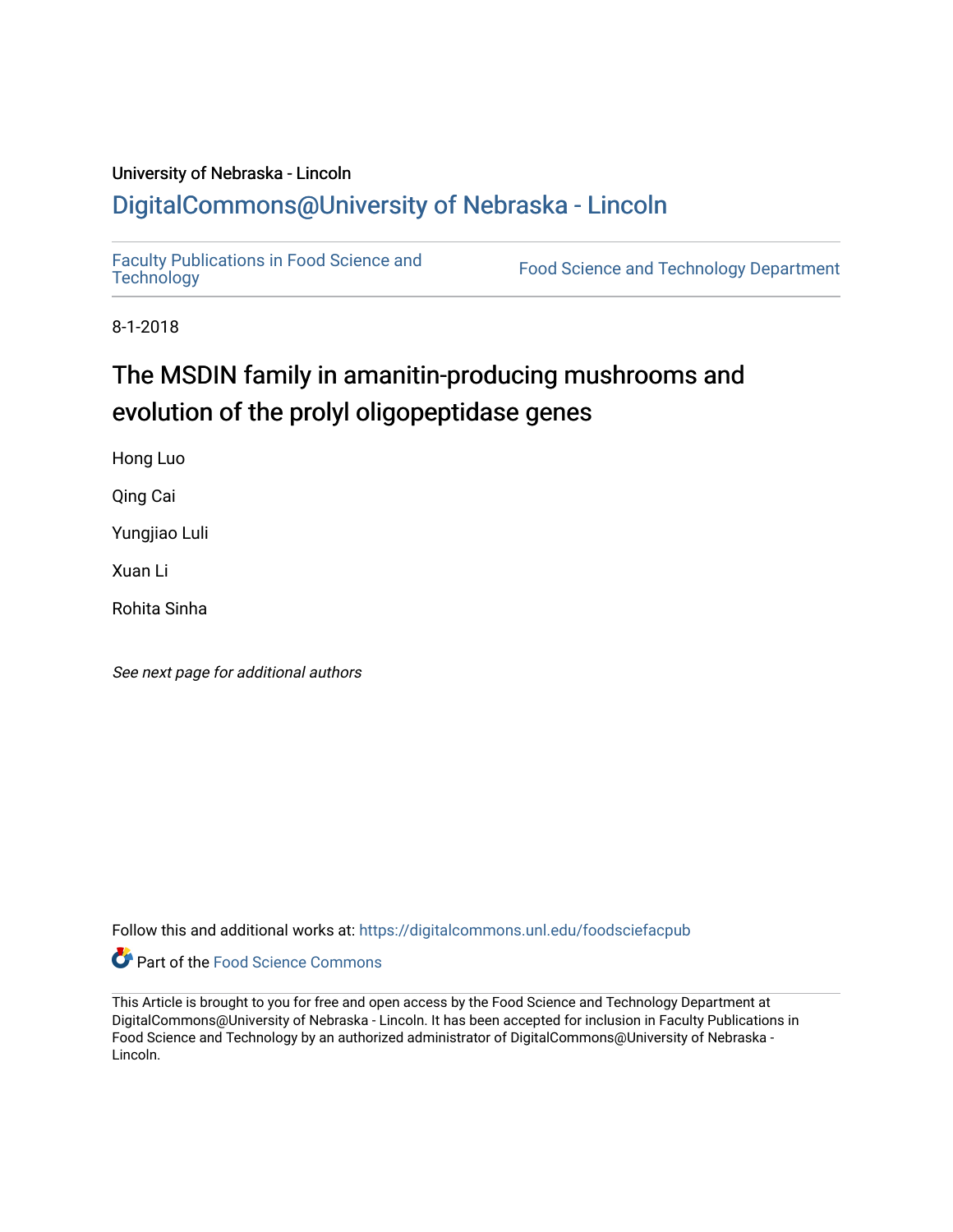#### Authors

Hong Luo, Qing Cai, Yungjiao Luli, Xuan Li, Rohita Sinha, Heather E. Hallen-Adams, and Zhu L. Yang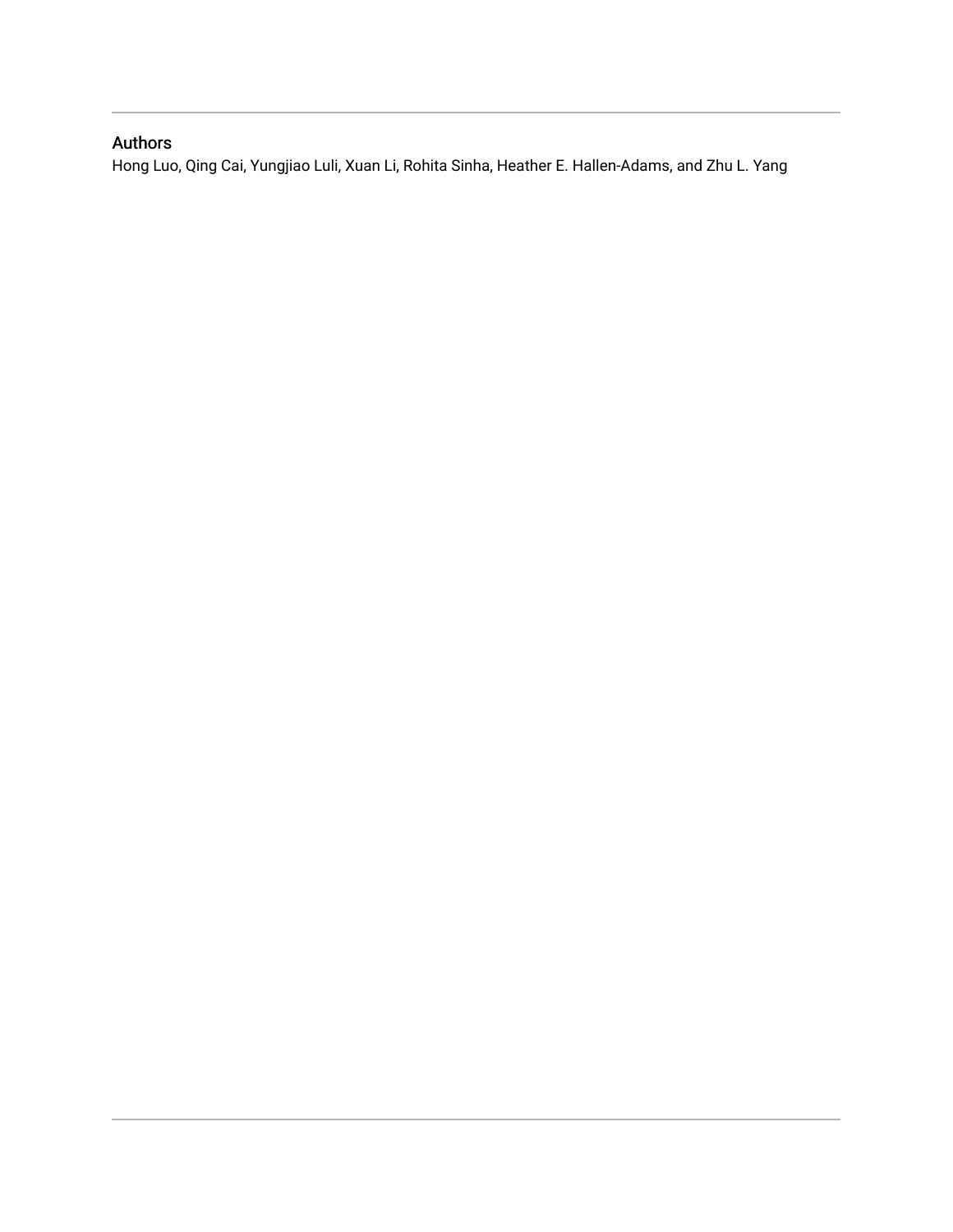**prolyl oligopeptidase genes**

# **ARTICLE ARTICLE**

Hong Luo1, Qing Cai1, Yunjiao Lüli<sup>1, 2</sup>, Xuan Li<sup>3</sup>, Rohita Sinha<sup>4</sup>, Heather E. Hallen-Adams<sup>5</sup>, and Zhu L. Yang1

1 Key Laboratory for Plant Diversity and Biogeography of East Asia, Kunming Institute of Botany, Chinese Academy of Sciences, Kunming 650201, Yunnan, China; corresponding author e-mail: luohong@mail.kib.ac.cn

**The MSDIN family in amanitin-producing mushrooms and evolution of the** 

<sup>2</sup>University of Chinese Academy of Sciences, Beijing 100049, China

<sup>3</sup>Department of Environmental Science and Engineering, Kunming University of Science and Technology, Kunming 650091, Yunnan, China <sup>4</sup>Viracor Eurofins, Lee's Summit, MO 64086, USA

 $^5$ Department of Food Science and Technology, University of Nebraska-Lincoln, Lincoln, NE 68588, USA

**Abstract:** The biosynthetic pathway for amanitins and related cyclic peptides in deadly *Amanita* (*Amanitaceae*) mushrooms represents the first known ribosomal cyclic peptide pathway in the Fungi. Amanitins are found outside of the genus in distantly related agarics Galerina (Strophariaceae) and Lepiota (Agaricaceae). A long-standing question in the field persists: why is this pathway present in these phylogenetically disjunct agarics? Two deadly mushrooms, *A. pallidorosea* and *A. subjunquillea*, were deep sequenced, and sequences of biosynthetic genes encoding MSDINs (cyclic peptide precursor) and prolyl oligopeptidases (*POPA* and *POPB*) were obtained. The two Amanita species yielded 29 and 18 MSDINs, respectively. In addition, two MSDIN sequences were cloned from *L. brunneoincarnata* basidiomes. The toxin MSDIN genes encoding amatoxins or phallotoxins from the three genera were compared, and a phylogenetic tree constructed. Prolyl oligopeptidase B (POPB), a key enzyme in the biosynthetic pathway, was used in phylogenetic reconstruction to infer the evolutionary history of the genes. Phylogenies of POPB and POPA based on both coding and amino acid sequences showed very different results: while POPA genes clearly reflected the phylogeny of the host species, POPB did not; strikingly, it formed a wellsupported monophyletic clade, despite that the species belong to different genera in disjunct families. POPA, a known house-keeping gene, was shown to be restricted in a branch containing only Amanita species and the phylogeny resembled that of those *Amanita* species. Phylogenetic analyses of MSDIN and *POPB* genes showed tight coordination and disjunct distribution. A POPB gene tree was compared with a corresponding species tree, and distances and substitution rates were compared. The result suggested POPB genes have significant smaller distances and rates than the house-keeping rpb2, discounting massive gene loss. Under this assumption, the incongruency between the gene tree and species tree was shown with strong support. Additionally, k-mer analyses consistently cluster *Galerina* and *Amanita POPB* genes, while *Lepiota POPB* is distinct. Our result suggests that horizontal gene transfer (HGT), at least between *Amanita* and *Galerina,* was involved in the acquisition of *POPB* genes, which may shed light on the evolution of the  $\alpha$ -amanitin biosynthetic pathway.

**Key words:**  *Amanita Galerina Lepiota* amatoxin phallotoxin phylogeny horizontal gene transfer

Article info: Submitted: 22 November 2017; Accepted: 24 July 2018; Published: 1 August 2018.

#### **INTRODUCTION**

Amatoxins and related cyclic peptides produced by deadly *Amanita* and *Galerina* mushrooms are biosynthesized through a ribosomal cyclic peptide pathway (Hallen *et al.* 2007, Luo *et al.* 2012). α-Amanitin, the major cyclic peptide toxin, is responsible for the vast majority (>90%) of deadly mushroom poisonings worldwide (Bresinsky & Besl 1990). The biosynthesis of this toxin and related cyclic peptides begins with activation of genes that encode a precursor peptide of 34–37 amino acids, named the MSDIN gene family after the highly conserved first five residues (Hallen et al. 2007). The precursor peptides are cleaved and macrocyclized into 7–10 amino acid cyclic peptides by a specialized prolyl

oligopeptidase enzyme, POPB (Luo et al. 2009, 2014, Riley *et al.* 2014). POPB is the key enzyme of the cyclic peptide pathway, catalyzing both hydrolysis of the peptide bond and transpeptidation (Luo *et al.* 2014).

Besides certain species of *Amanita* and *Galerina*, a few species of *Lepiota* also produce α-amanitin (Haines et al. 1986, Mottram et al. 2010, Sgambelluri et al. 2014). Some *Conocybe* species are also reported to produce similar toxins, but we failed to detect any cyclic peptides in recently collected *C. apala*, reported to produce phallotoxins, and therefore we did not continue further with that study. Phylogenetically, the genera *Amanita*, *Galerina* and *Lepiota* are distantly related, belonging to three disjunct agaric families, Amanitaceae, Strophariaceae, and Agaricaceae, respectively. This non-

**Non-commercial:**-You may not use this work for commercial purposes.

<sup>© 2018</sup> International Mycological Association

You are free to share - to copy, distribute and transmit the work, under the following conditions:

**Attribution:**-You must attribute the work in the manner specified by the author or licensor (but not in any way that suggests that they endorse you or your use of the work).

Non-commercial:<br>No derivative works: You may not alter, transform, or build upon this work. -<br>For any reuse or distribution, you must make clear to others the license terms of this work, which can be found at http://creativecommons.org/licenses/by-nc-nd/3.0/legalcode. Any of the above conditions can be waived if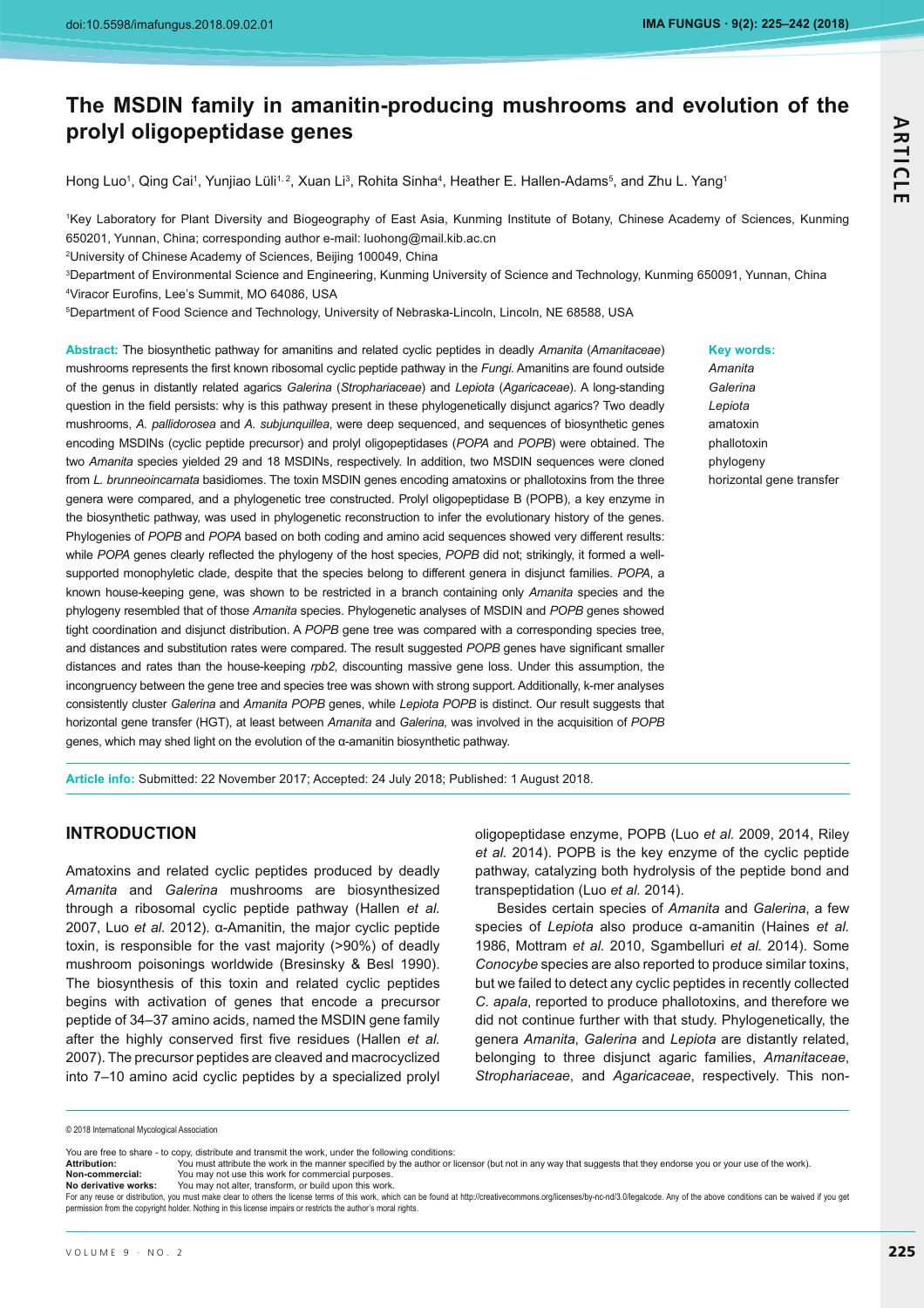continuous distribution of amatoxins has raised major questions in the field: why does this pathway occur in these isolated lineages and not others? Did amatoxin biosynthesis evolve independently on multiple occasions, or did it originate from a common ancestor followed by gene loss or horizontal gene transfer (HGT)? Researchers had tried to infer the evolution of the pathway, but major hurdles existed and have prevented significant progress. One serious problem is the lack of suitable molecular markers, specifically for those genes related to the pathway, to infer essential and well resolved phylogenetic frameworks for the target mushroom groups, which are critical for providing evolutionary evidence on how this pathway evolved among the groups. A second problem is that phylogenetically important species have been difficult to obtain, especially fresh samples suitable for genetic and genomic analyses. Amatoxin-producing Amanita species are obligately mycorrhizal and grow slowly in culture, necessitating the use of wild-collected basidiomes. Thirdly, sequenced relevant agaric genomes were insufficient to support comparative studies among the target mushroom groups. This lack of data motivated more and deeper genome sequencing of deadly *Amanita* species by our group. Recent evidence showed that POPB is a key biosynthetic gene for the amatoxins and related cyclic peptides of lethal mushrooms (Luo *et al.* 2014), and these data have provided clues for rigorously elucidating the evolution of the pathway, even though genomic data on the mushrooms remained incomplete. Not only can the phylogeny of *POP* genes resolve the relationships among these genes, it can assist with HGT detection, as the most reliable method for HGT detection is based on phylogenetic inference (Ragan 2001, Fitzpatrick 2012). In the absence of experimental systems to track HGT, the standard method for identifying putative HGT events has relied on phylogenetic incongruence — a strongly supported disagreement between a well-supported gene phylogeny and the species phylogeny is often used to justify the acceptance of one or more putative HGT events as the cause of the phylogenetic conflict (Andersson 2005, Keeling & Palmer 2008).

Prolyl oligopeptidases (POPs; EC 3.4.21.26) are present in most phyla of life (Venalainen *et al.* 2004, Kaushik & Sowdhamini 2014). They play important but varied housekeeping functions. In mammals (including humans), POPs are apparently multifunctional enzymes involved in the maturation and degradation of peptide hormones and neuropeptides (Polgar 2002). As such, POPs play important roles in a number of physiological processes, including: learning and memory (Yoshimoto *et al.* 1987, Garcia-Horsman et al. 2007), cell signaling (Williams et al. 1999, Duan et al. 2014), sperm motility (Yoshida et al. 1999, Kimura et al. 2002), and cell proliferation and differentiation (Ohtsuki *et al.* 1994, Moreno-Baylach et al. 2008, Sakaguchi et al. 2011). Furthermore, abnormalities in POP activity are associated with diseases (Momeni et al. 2005). The majority of reported POPs are intracellular enzymes, while mushrooms produce some extracellular POPs (Chen *et al.* 2012) that can only be speculated to perform more specific peptide hydrolyzation roles compared to more general proteases.

While many POPs perform housekeeping functions, one POP has a specialized role as a biosynthetic enzyme for the MSDIN family of cyclic peptides. Deadly *Amanita* and *Galerina* species carry two copies of *POP* genes, *POPA* and *POPB*, in contrast to only a single copy in other basidiomycete genomes; most ascomycetes do not contain *POP*s. *POPB* is a specialized form involved in the toxin biosynthesis (Luo *et al.* 2014). By comparison, *POPA* is considered to carry out housekeeping roles as the homologs are present in all the mushrooms examined to date, poisonous or not (Luo *et al.* 2010, 2012, 2014). In *G. marginata*, evidence shows that *GmPOPA* does not  $c$ atalyse cyclization of the precursor peptide for  $\alpha$ -amanitin, and therefore is not involved in the biosynthesis of the cyclic peptides (Luo *et al.* 2014).

As for taxonomic distribution, to date, evidence indicates that POPB is strictly confined to mushrooms producing MSDIN-family cyclic peptides, a family which includes phallotoxins (not toxic to humans on ingestion) as well as the dangerous amatoxins. Our initial investigation indicated that, unlike many other single-copy genes, the phylogeny of POPB does not reflect that of the agaric species that harbor this gene. Rather, they tend to cluster according to functional chemical diversity, contradicting their species phylogeny. During our efforts to sequence more amanitin-producing mushrooms, we tried to gain insights into the evolution of the pathway using comparative genomics, but no clear conclusion has yet been reached. However, this has provided more putative POPB gene sequences over time. Recently Jonathan D. Walton's laboratory at Michigan State University started sequencing a deadly *Lepiota*, *L. subincarnata*, and kindly sent us the genomic sequences of two *POPB* sequences, one from each of the two strains sequenced (the species contains only one *POPB*, and no *POPA*). As a result, we now have *POP* gene sequences from all three taxonomic groups confirmed to produce MSDIN-family cyclic peptides, which makes it possible to reconstruct the evolutionary histories of these genes in a well-represented species composition, and to perhaps shed light on the history of the biosynthetic pathway.

In this research, two amanitin-producing mushrooms, *A. subjunquillea* and *A. pallidorosea*, were sequenced through the Beijing Genomics Institute (BGI) in Wuhan, China, and the genomes were surveyed for MSDIN genes. MSDIN sequences were also cloned from two *L.*  brunneoincarnata strains, and toxin MSDINs (defined as MSDIN genes encoding amatoxins or phallotoxins) from all three genera were compared. Furthermore, DNA and amino acid sequences of *POP* genes were mined from the genome assemblies. Together with two *POPB* genes from *L. subincarnata*, predicted coding and amino acid sequences for *POP*s from genome mining and databases were used for phylogenetic analyses. A *POP* gene tree was compared with the species tree for incongruency analysis. Distances and substitution rates were compared among the three genera. A topology test was performed to determine the robustness of the *POPB* phylogeny. Gene structure was analyzed by examining intron placement in *POPB* and toxin MSDIN genes, and conducting k-mer analyses on di-, triand tetranucleotide frequencies on *POP* and *POPB* genes. Based on the results, we assessed the evolutionary history of *POPB*.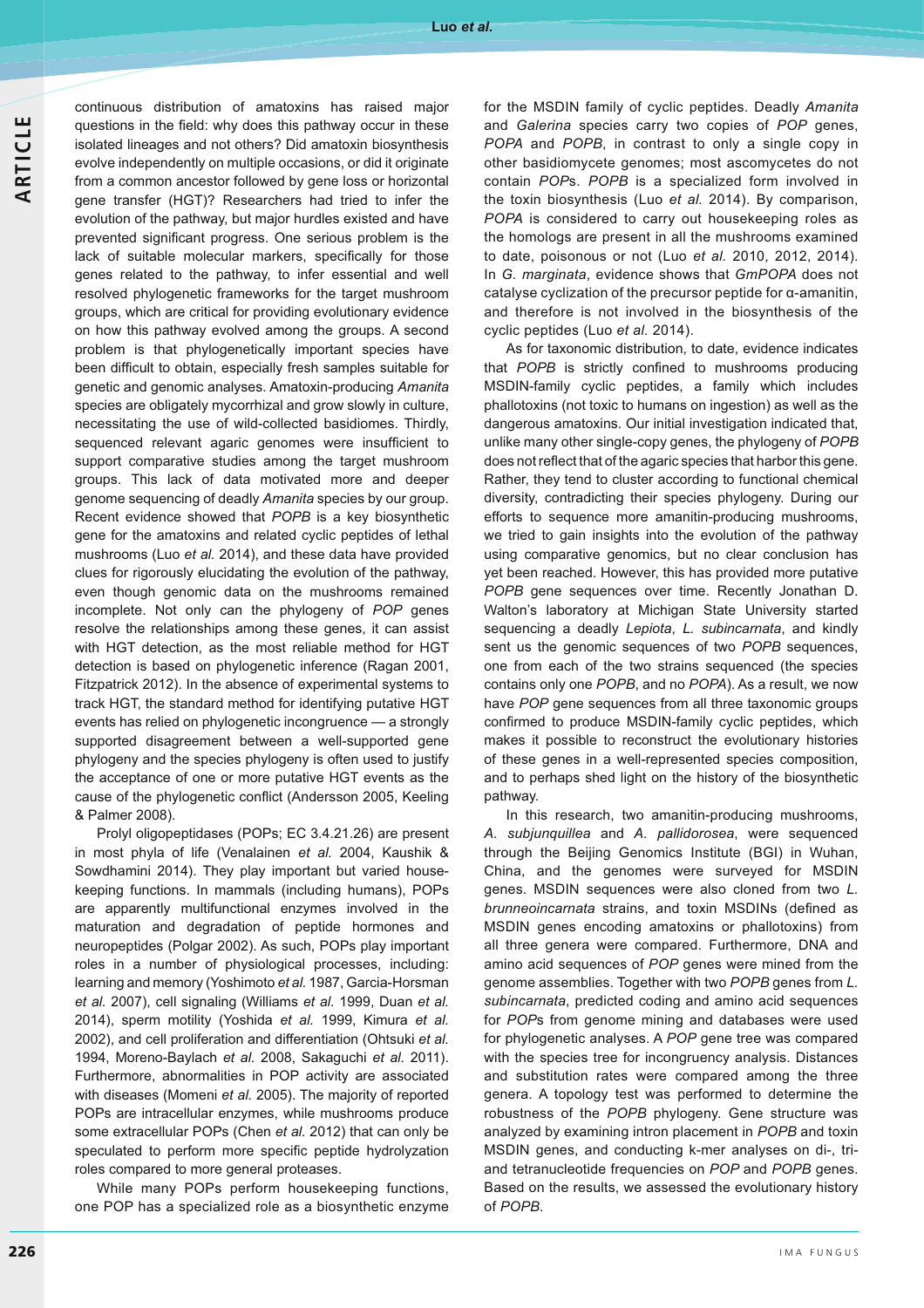#### **METHODS**

#### **Mushroom samples**

Fresh wild basidiomes of *Amanita subjunquillea*, *A. pallidorosea* and *Lepiota brunneoincarnata* were harvested, stored at -80 °C, and lyophilized. Upon collection, all specimens were immediately put on dry ice after they were removed from soil. These species are a major cause of lethal mushroom poisonings in Eastern Asian countries (Chen *et al.* 2013, 2016).

#### **Genome sequencing and assembly**

High molecular weight DNA was extracted from lyophilized basidiomes using Genomic-tip 100/G (Qiagen 10243), following the manufacturer's protocols. The sequencing strategy for *A. subjunquillea* and *A. pallidorosea* used Illumina HiSeq 4000 and PacBio RSII at Beijing Genomics Institute (BGI) with 250 bp, 10 Kb and 20 Kb libraries constructed and sequenced using the company's standardized pipeline. In both cases, PacBio polymerase reads < 1000 bp, or with quality score less than 80 %, were removed. Subreads were extracted from polymerase reads, and adapter filtered. Subreads were corrected using Pbdagcon (https://github. com/PacificBiosciences/pbdagcon), Falcon (https://github. com/PacificBiosciences/FALCON-integrate) and Proovread (Hackl *et al.* 2014). Corrected reads were assembled with Celera Assembler (Myers et al. 2000) (v. 8.3, parameters: doTrim\_initialQualityBased = 1, doTrim\_finalEvidenceBased = 1, doRemoveSpurReads = 1, doRemoveChimericReads = 1, -d properties -U) or Falcon (v. 0.3.0, parameters: -v -dal8 -t32 -h60 -e.96 -l500 -s100 -H3000). Scaffolds were constructed through SSPACE Basic (v. 2.0) (Boetzer & Pirovano 2014) and gap closing with PBJelly2 (English et al. 2012) (15.8.24 with default settings). GATK (https://www. broadinstitute.org/gatk/) and SOAP tool packages (SOAP2, SOAPsnp, SOAPindel) (Li et al. 2009a, b) were applied for single-base corrections.

#### **Cloning of MSDINs from** *Lepiota brunneoincarnata*

Primers targeting conserved regions of MSDINs were designed based on genes from *G. marginata* and *A.*  bisporigera. For PCR amplification, four primers out of 18 primers tried were used in four combinations. The forward primers were 5'-GGCTACCTCATGTCTGCTCTCG-3' and 5'-CAATCCGTCTGACTACCCACTC-3'. The reverse primers were 5'-ACCGAGCGTTGTATAGGGAGAA-3' and 5'-GCAAAGGCTAGCAGACAATACG-3'. PCR reactions were conducted under standard conditions, and products with predicted correct sizes directly sequenced.

#### **Mining for MSDIN and prolyl oligopeptidase genes**

Nucleotide sequences of MSDINs and/or POPs from the genomes of *A. subjunquillea* and *A. pallidorosea* (this study), and *A. phalloides* (Pulman *et al.* 2016), were obtained through standalone BLAST searches (NCBI BLAST<sup>+</sup> 2.4.0) with corresponding query MSDIN and *POPB* sequences from *A. bisporigera* and *G. marginata*, which are well characterized by our molecular and biochemical approaches (Luo *et al.*

2010, 2012). In order to obtain reasonably reliable coding and amino acid sequences of the *POP* genes from the sequenced genomes, the genomic DNA sequences of the genes were compared to those of well characterized cDNA sequences from *A. bisporigera* and *G. marginata*. It quickly became apparent that the intron and exon structures are highly conserved among both *POPA* and *POPB* genes. Coding sequences were predicted using *POPB* cDNA from *A. bisporigera* as the reference. Similarly, *POPA* coding sequences were retrieved using AbPOPA cDNA for comparison. In above cases, GT-AG intron borders were predicted by aligning the gDNA sequences with the cDNAs, and the resulting amino acid sequences were further assessed by examining conservation among the amino acid sequences along the full length. In all cases, we obtained undisrupted ORFs after deleting the introns, and the amino acid sequences were conserved throughout the full length. With this method, final exonintron structure was resolved without ambiguity. The same approach was applied to *L. subincarnata POPB* genomic DNA by comparing its only *POP*, *LsPOPB*, to the cDNAs of those in *G. marginata*. After the introns were predicted and removed, amino acid sequences were retrieved through translation with no ambiguity found. The resulting sequences were then used for phylogenetic analysis. The *Amanita POP* sequences can be found in Suppl. File 1. To generate a wellrepresented *POP* pool for macrofungi, *POP* coding (or cDNA) and protein sequences were downloaded from NCBI (https:// www.ncbi.nlm.nih.gov/) and JGI MycoCosm (http://genome. jgi.doe.gov/programs/fungi/index.jsf) (Table 1). For MSDIN gene comparison, additional sequences were obtained from previously published sources (Li *et al.* 2014, Pulman *et al.* 2016).

#### **Sequence alignment and phylogenetic analysis**

Three datasets, the coding sequences (CDSs) and amino acid sequences of the selected *POP* genes, and the CDSs of selected toxin MSDINs, were compiled. Sequences were aligned using Muscle 3.6 (Edgar 2004) with default settings, and then manually adjusted with BioEdit (Hall 1999, Suppl. Files 2–4). For the amino acid alignment, LG+ G was selected as the best-fitting empirical model by ProTest 3 (Darriba *et al*. 2011) under Akaike Information Criterion (AIC). For the nucleotide alignment,  $GTR + I + G$  and  $GTR + G$  were inferred as the best substitution models for the CDSs of *POP* and MSDIN genes by using MrModeltest v. 2.3 (Nylander 2004) under AIC, respectively. Maximum likelihood (ML) tree searching and bootstrapping (1 000 replicates) were done in RAxML v. 7 (Stamatakis 2006). Bayesian inference was carried out in MrBayes v. 3.2.6 (Ronquist & Huelsenbeck 2003) with two independent Markov chain Monte Carlo (MCMC) runs and four chains each. Runs were performed for 2 M generations, with trees sampled every 100 generations. Chain convergence was determined using Tracer v. 1.5 (http:// tree.bio.ed.ac.uk/sofware/tracer/) to ensure convergence and sufficiently large effective sampling size values (>200). Subsequently, the sampled trees were summarized by discarding the first 25 % of trees as burn-in using the 'sump' and 'sumt' command implemented in MrBayes (Ronquist & Huelsenbeck 2003).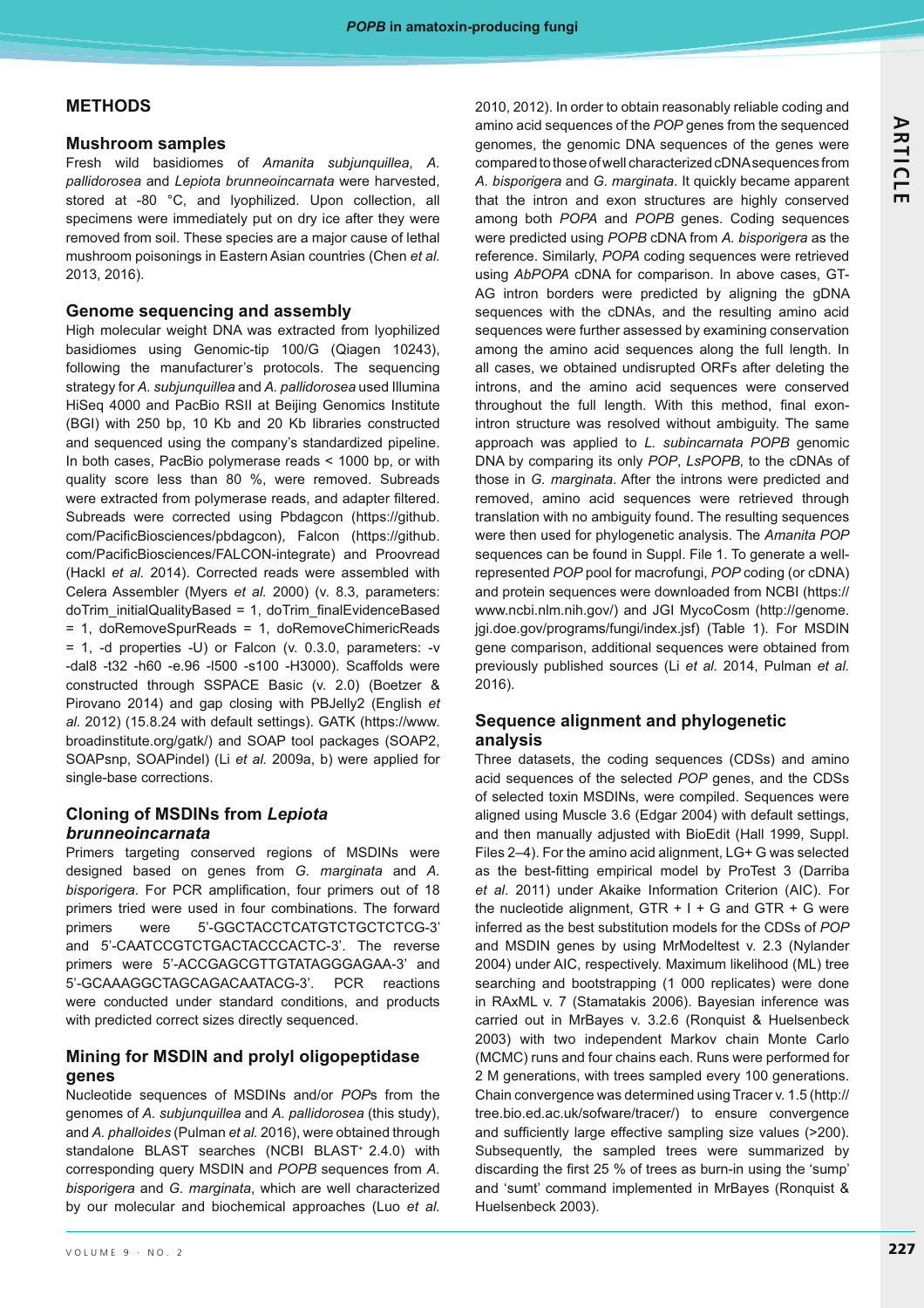**Table 1.** Accession numbers of prolyl oligopeptidase gene and amino acid sequences included in the phylogenetic study.

| Taxon                           | <b>Strain</b>     | <b>Prolyl Oligopeptidase</b> | <b>Source</b> | <b>Amino Acids</b> | <b>Coding Sequence</b> |
|---------------------------------|-------------------|------------------------------|---------------|--------------------|------------------------|
| Agaricus bisporus var. bisporus | H97               | <b>POP</b>                   | JGI           | 219134             |                        |
| Agrocybe pediades               | AH 40210          | <b>POP</b>                   | JGI           | 736488             |                        |
| Anomoporia bombycina            | <b>ATCC 64506</b> | <b>POP</b>                   | JGI           | 1333562            |                        |
| Antrodia sinuosa                | LB1               | <b>POP</b>                   | JGI           | 705706             |                        |
| Artolenzites elegans            | CIRM-BRFM 1663    | <b>POP</b>                   | JGI           | 887929             |                        |
| Auricularia subglabra           |                   | <b>POP</b>                   | JGI           | 1169635            |                        |
| Auriculariopsis ampla           | <b>NL-1724</b>    | <b>POP</b>                   | JGI           | 534627             |                        |
| Amanita bisporigera             |                   | <b>POPA</b>                  | <b>NCBI</b>   | ADN19204           | HQ225840               |
|                                 |                   | <b>POPB</b>                  | <b>NCBI</b>   | ADN19205           | HQ225841               |
| Amanita muscaria                | Koide             | <b>POPA</b>                  | JGI           | 74086              |                        |
| Amanita pallidorosea            |                   | <b>POPA</b>                  | Genome        |                    |                        |
|                                 |                   | <b>POPB</b>                  | Genome        |                    |                        |
| Amanita phalloides              |                   | <b>POPA</b>                  | Genome        |                    |                        |
|                                 |                   | <b>POPB</b>                  | Genome        |                    |                        |
| Amanita rimosa                  |                   | <b>POPA</b>                  | Genome        |                    |                        |
|                                 |                   | <b>POPB</b>                  | Genome        |                    |                        |
| Amanita subjunquillea           |                   | <b>POPA</b>                  | Genome        |                    |                        |
|                                 |                   | <b>POPB</b>                  | Genome        |                    |                        |
| Amanita thiersii                | Skay4041          | <b>POPA</b>                  | JGI           | 193040             |                        |
| Beauveria bassiana              | <b>ARSEF 2860</b> | <b>POP</b>                   | JGI           | 1657               |                        |
| <b>Bolbitius vitellinus</b>     | SZMC-NL-1974      | <b>POP</b>                   | JGI           | 1302751            |                        |
| Calocera cornea                 |                   | <b>POP</b>                   | JGI           | 490308             |                        |
| Ceraceosorus bombacis           | <b>MCA 4658</b>   | <b>POP</b>                   | JGI           | 333060             |                        |
| Cerrena unicolor                |                   | <b>POP</b>                   | JGI           | 313626             |                        |
| Clitocybe gibba                 | <b>IJFM A 808</b> | <b>POP</b>                   | JGI           | 1443961            |                        |
| Colletotrichum nymphaeae        | <b>SA-01</b>      | <b>POP</b>                   | JGI           | 1020605            |                        |
| Conocybe apala                  | —                 | <b>POP</b>                   | <b>NCBI</b>   | ACQ65797           | FJ906819               |
| Coprinopsis cinerea             | okayama7#130      | <b>POP</b>                   | <b>NCBI</b>   | XP 001841244       | XM_001841192           |
| Cortinarius glaucopus           | AT 2004 276       | <b>POP</b>                   | JGI           | 7259917            |                        |
| Crepidotus variabilis           | CBS 506.95        | <b>POP</b>                   | <b>JGI</b>    | 870504             |                        |
| Crucibulum laeve                | CBS 166.37        | POP                          | <b>JGI</b>    | 718333             |                        |
| Cyathus striatus                | AH40144           | POP                          | JGI           | 1424557            |                        |
| Cytidiella melzeri              | FP 102339         | <b>POP</b>                   | JGI           | 1412396            |                        |
| Dichomitus squalens             | LYAD-421 SS1      | POP                          | JGI           | 160828             |                        |
| Fibulorhizoctonia sp.           | CBS 109695        | POP                          | JGI           | 740187             |                        |
| Fomitiporia mediterranea        |                   | <b>POP</b>                   | JGI           | 141658             |                        |
| Galerina marginata              |                   | <b>POPA</b>                  | JGI           | 70906              |                        |
|                                 |                   | <b>POPB</b>                  | JGI           | 146341             |                        |
| Gloeophyllum trabeum            | <b>ATCC 11539</b> | <b>POP</b>                   | <b>NCBI</b>   | XP_007862595       | XM_007864404           |
| Gymnopilus chrysopellus         | PR-1187 v1.0      | <b>POP</b>                   | JGI           | 1688417            |                        |
| Hebeloma cylindrosporum         | h7                | <b>POP</b>                   | JGI           | 444548             |                        |
| Heliocybe sulcata               | <b>OMC 1185</b>   | <b>POP</b>                   | JGI           | 1641899            |                        |
| Hydnomerulius pinastri          |                   | <b>POP</b>                   | JGI           | 174977             |                        |
| Hydnopolyporus fimbriatus       | CBS384.51         | POP                          | JGI           | 983183             |                        |
| Hypsizygus marmoreus            | 51987-8           | POP                          | <b>NCBI</b>   | KYQ30898           | LUEZ01000114           |
| Laccaria bicolor                |                   | <b>POP</b>                   | JGI           | 303722             |                        |
| Lentinus tigrinus               |                   | POP                          | JGI           | 581405             |                        |
| Leiotrametes sp.                | <b>BRFM 1775</b>  | POP                          | JGI           | 1337173            |                        |
| Lepiota subincarnata            |                   | <b>POPB</b>                  | JDW*          |                    |                        |
|                                 |                   | <b>POPB</b>                  | JDW*          |                    |                        |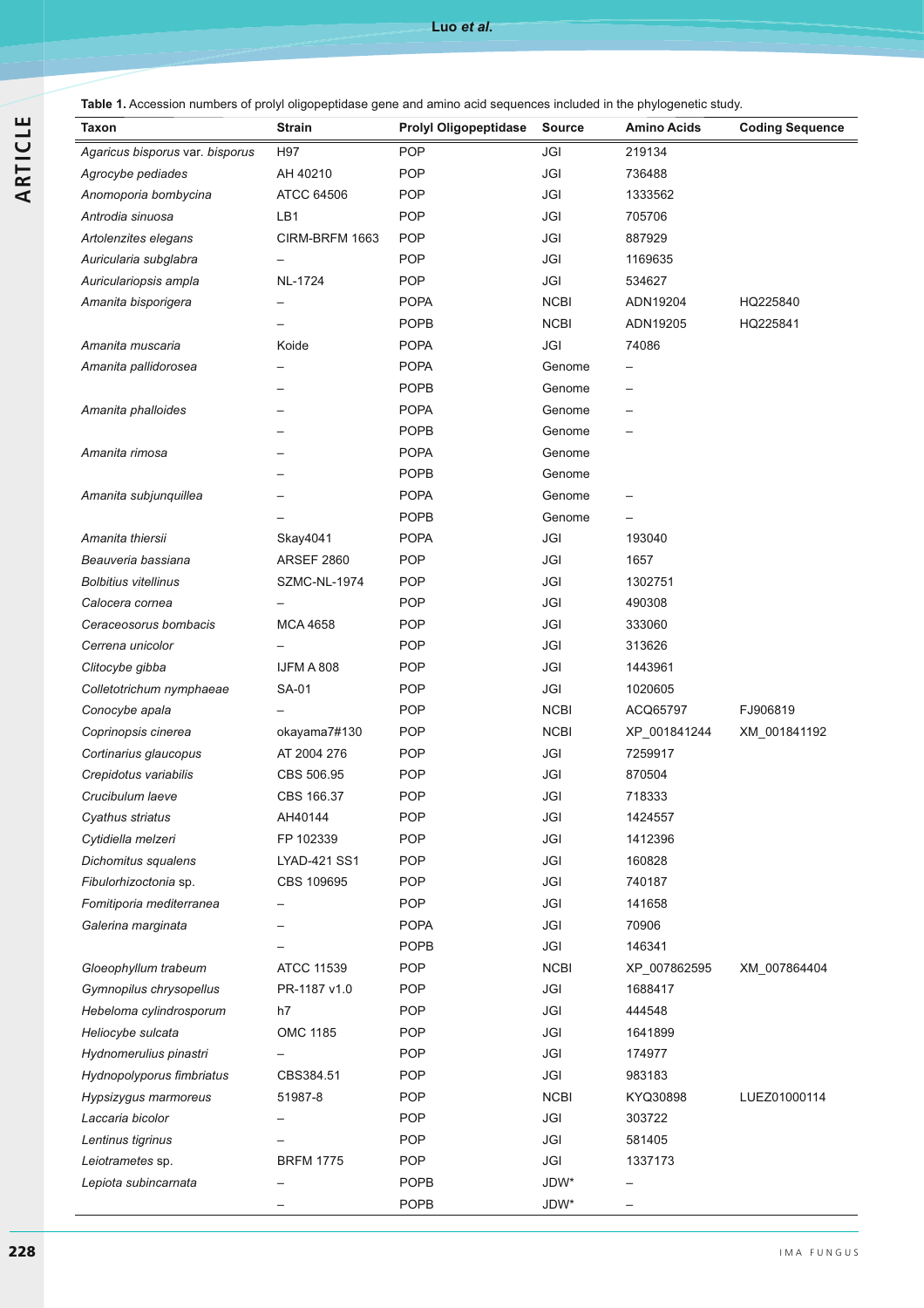| Taxon                                        | <b>Strain</b>       | <b>Prolyl Oligopeptidase</b> | <b>Source</b> | <b>Amino Acids</b> | <b>Coding Sequence</b> |
|----------------------------------------------|---------------------|------------------------------|---------------|--------------------|------------------------|
| Lepista nuda                                 | CBS 247.69          | POP                          | <b>JGI</b>    | 1271729            |                        |
| Leucogyrophana mollusca                      | KUC20120723A-06     | <b>POP</b>                   | JGI           | 1128529            |                        |
| Macrolepiota fuliginosa                      | MF-IS2              | POP                          | <b>JGI</b>    | 799170             |                        |
| Malassezia pachydermatis                     | <b>CBS 1879</b>     | <b>POP</b>                   | <b>NCBI</b>   | KOS13970           | LGAV01000004           |
| Marssonina brunnea f. sp.<br>'multigermtubi' | MB m1               | <b>POP</b>                   | <b>JGI</b>    | 1261               |                        |
| Metarhizium robertsii                        | ARSEF <sub>23</sub> | <b>POP</b>                   | <b>JGI</b>    | 9962               |                        |
| Ophiocordyceps sinensis                      | CO18                | <b>POP</b>                   | <b>NCBI</b>   | EQL04271           | KE652172               |
| Panus rudis                                  | PR-1116ss-1         | <b>POP</b>                   | <b>JGI</b>    | 1587789            |                        |
| Paxillus adelphus                            | Ve08.2h10           | <b>POP</b>                   | <b>JGI</b>    | 30278              |                        |
| Phanerochaete carnosa                        | HHB-10118-Sp        | <b>POP</b>                   | <b>JGI</b>    | 191914             |                        |
| Pisolithus tinctorius                        | <b>Marx 270</b>     | <b>POP</b>                   | JGI           | 969495             |                        |
| Pleurotus ostreatus                          | PC 15               | <b>POP</b>                   | <b>JGI</b>    | 1092697            |                        |
| Plicaturopsis crispa                         |                     | <b>POP</b>                   | <b>JGI</b>    | 170617             |                        |
| Pluteus cervinus                             | <b>NL-1719</b>      | <b>POP</b>                   | <b>JGI</b>    | 759937             |                        |
| Polyporus brumalis                           | <b>BRFM 1820</b>    | <b>POP</b>                   | <b>JGI</b>    | 1399521            |                        |
| Rhizoctonia solani                           | <b>AG-1 IB</b>      | <b>POP</b>                   | <b>JGI</b>    | 7338               |                        |
| Rhizopogon vinicolor                         | AM-OR11-026         | <b>POP</b>                   | <b>JGI</b>    | 794021             |                        |
| Schizophyllum commune                        | Tattone D           | <b>POP</b>                   | <b>JGI</b>    | 421410             |                        |
| Serpula himantioides                         | <b>SHA21-2</b>      | <b>POP</b>                   | <b>JGI</b>    | 40692              |                        |
| Suillus decipiens                            | <b>EM49</b>         | <b>POP</b>                   | <b>JGI</b>    | 1139982            |                        |
| Trametes cingulata                           | <b>BRFM 1805</b>    | <b>POP</b>                   | <b>JGI</b>    | 1559098            |                        |
| Trametes versicolor                          |                     | <b>POP</b>                   | <b>JGI</b>    | 117177             |                        |
| Xerocomus badius                             | 84.06               | <b>POP</b>                   | <b>JGI</b>    | 1422158            |                        |
| Wolfiporia cocos                             | MD-104 SS10         | <b>POP</b>                   | JGI           | 89370              |                        |
| Stereum hirsutum                             | FP-91666 SS1        | <b>POP</b>                   | JGI           | 59870              |                        |

**Table 1.** (Continued).

\* Provided by Jonathan D. Walton at Michigan State University.

Genome: obtained from Amanita genomes (Supplementary file 1).

#### **Gene tree** *vs***. species tree**

A *POP* gene tree and a species tree were prepared as follows. For the POP gene tree, 6 species containing POPB and 12 other related agarics were selected (Suppl. File 5). For the species tree, 30 taxa encompassing *POPB*-possessing species were chosen, and the taxa covered those in the gene tree (Suppl. File 6). CDS sequences of *POP* and *rpb2* marker were applied for the two ML reconstructions. The *rpb2* sequences were obtained from our custom genomes. deposited in GenBank and JGI genomes (blastp) using A. subpallidorosea rpb2 (KP691703) as the query. Alignments, model selection  $(GTR + I + G)$ , and ML phylogeny were performed as described above. Comparison of distances and substitution rates of the resultant gene and species trees among the three amanitin-producing genera were performed using codeml in PMAL4.9 (Yang 2007) with REV model and runmode set to -2. Both trees were further analyzed by Notung 2.9 (Chen et al. 2000) with Divergence-Loss (DL) and Divergence-Transfer-Loss (DTL) models under default settings. The statistics were recorded and compared. The model with lower "Event Score" was chosen to show predicted evolutionary events.

#### **Topology test**

In order to test how congruent the topology of the POPB clade is with that expected based on the species tree, alternative topologies/hypotheses were generated using PAUP (4.0b10, the following CONSEL analysis does not support RAxML outputs) for comparison with the best tree generated by this program. These hypotheses are: (1) *POPB*s were monophyletic with *Amanita POPA*; (2) POPBs were monophyletic with *Amanita POPA* and *Galerina POP*s; and (3) *POPB*s were monophyletic with *Galerina POP*s. The alternative trees with site-wise log-likelihoods were input into CONSEL (V0.1i) to perform approximately unbiased tests (Shimodaira & Hasegawa 2001).

#### **K-mer analyses**

The sequences used to generate the *POP* gene tree were compared using the k-mer profiles for 2-, 3-, and 4-mers. K-mer profiles were used to calculate the pairwise distances (cosine distance), and the resulting distance matrices were used to generate neighbor-joining trees. Trees were drawn using the itol webserver (https://itol.embl.de).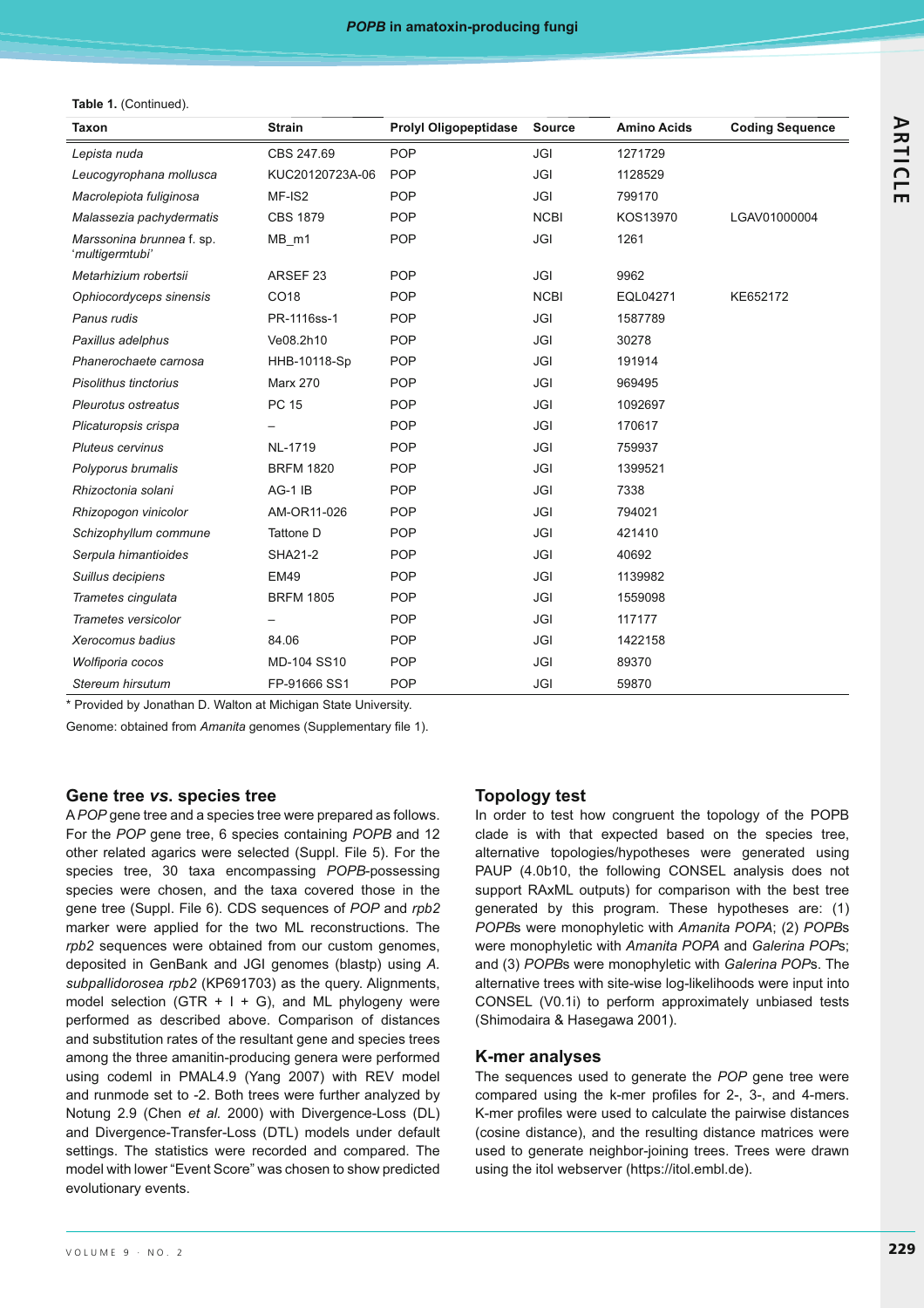

Fig. 1. Deadly Amanita subjunquillea and A. pallidorosea collected in China for genome sequencing: A. A. subjunquillea (HKAS 54509). B. A. pallidorosea (HKAS 82350); Note that the preserved specimens were different basidiomes from the same collection sites. The inset in B shows the characteristic light rose-tinged colour on the cap of the species.

#### **RESULTS**

#### *Amanita* **genomes**

Fresh tissues of *Amanita subjunquillea* and *A. pallidorosea* were obtained in excellent condition (Fig. 1). The resultant two draft genomes have the following statistics: A. subjunquillea N50 is 680 kb with the genome size at 53 Mb (GC content = 46.57 %) with the assembly containing 148 scaffolds; A. pallidorosea N50 is 450 kb, and the genome reached 56 Mb (GC content =  $46.24 \%$ ) and the assembly comprised 251 scaffolds. Our assemblies had improved on N50s compared with previous genome sequencing of deadly *Amanita* mushrooms (Pulman et al. 2016). Because MSDIN genes are short and POP genes are intron-rich, reliable automated annotation cannot be achieved through standardized pipelines; these were therefore annotated manually. Further details of the genomes will be discussed elsewhere.

#### **MSDINs and** *POP* **genes**

Biosynthetic gene mining in the genomes revealed MSDIN and *POPB* genes in both of the newly sequenced *Amanita* species, in agreement with results from other amanitinproducing mushrooms in *Amanita* and *Galerina*. Tables 2 and 3 list the predicted MSDINs in both genomes, respectively. Amanita subjunquillea yielded 18 MSDINs while A. pallidorosea produced 29, each containing four toxin MSDIN genes that code for amatoxins or phallotoxins,  $n$ amely the ones encoding  $\alpha$ -amanitin,  $\beta$ -amanitin, phallacidin and phalloidin. Overall, the precursor genes have similar structures (leader peptide, core peptide, and recognition sequence; Arnison et al. 2013) with strong conservation in leader peptide and recognition sequence regions. Exon and intron structures are conserved among all MSDIN genes, and the alignments indicate that the genes span four exons and three introns, with the first intron disrupting the coding region.

In *A. subjunquillea* and *A. pallidorosea*, both *POPA* and POPB were unambiguously identified. The sequences share high similarity with those in *A. bisporigera*, which allowed the introns to be determined by aligning the cDNAs of *AbPOPA*  and *AbPOPB* to their counterpart genomic DNAs in the newly sequenced *Amanita* genomes. All the genomic DNA sequences have highly conserved exon-intron structures, each having 19 predicted exons and 18 introns. POP genes from A. phalloides were obtained similarly, and the conservation is higher among *Amanita* species compared with *Galerina* and *Lepiota POP*s*. POPA* and *POPB* gene and aa sequences from the three *Amanita* species are given in Suppl. File 1. Surprisingly, only one POP gene has been identified in *L. subincarnata* (Jonathan D. Walton, pers. comm.). The gene has strongest homology to known *POPB* sequences and is therefore named *LsPOPB* for reference purpose. The alignment of *GmPOPB* cDNA in *Galerina* and *LsPOPB* genomic DNA predicted the gene's structure to have 17 exons and 16 introns.

MSDINs from L. brunneoincarnata were obtained by PCR using conserved sequences found in poisonous species of *Amanita* or *Galerina*. So far, only two MSDINs have been retrieved and they both code for  $\alpha$ -amanitin.

#### **Comparison of toxin MSDIN genes in three amanitin-producing agaric genera**

In this study, toxin MSDINs are defined as the precursor genes in the MSDIN family that encode amatoxins or phallotoxins, the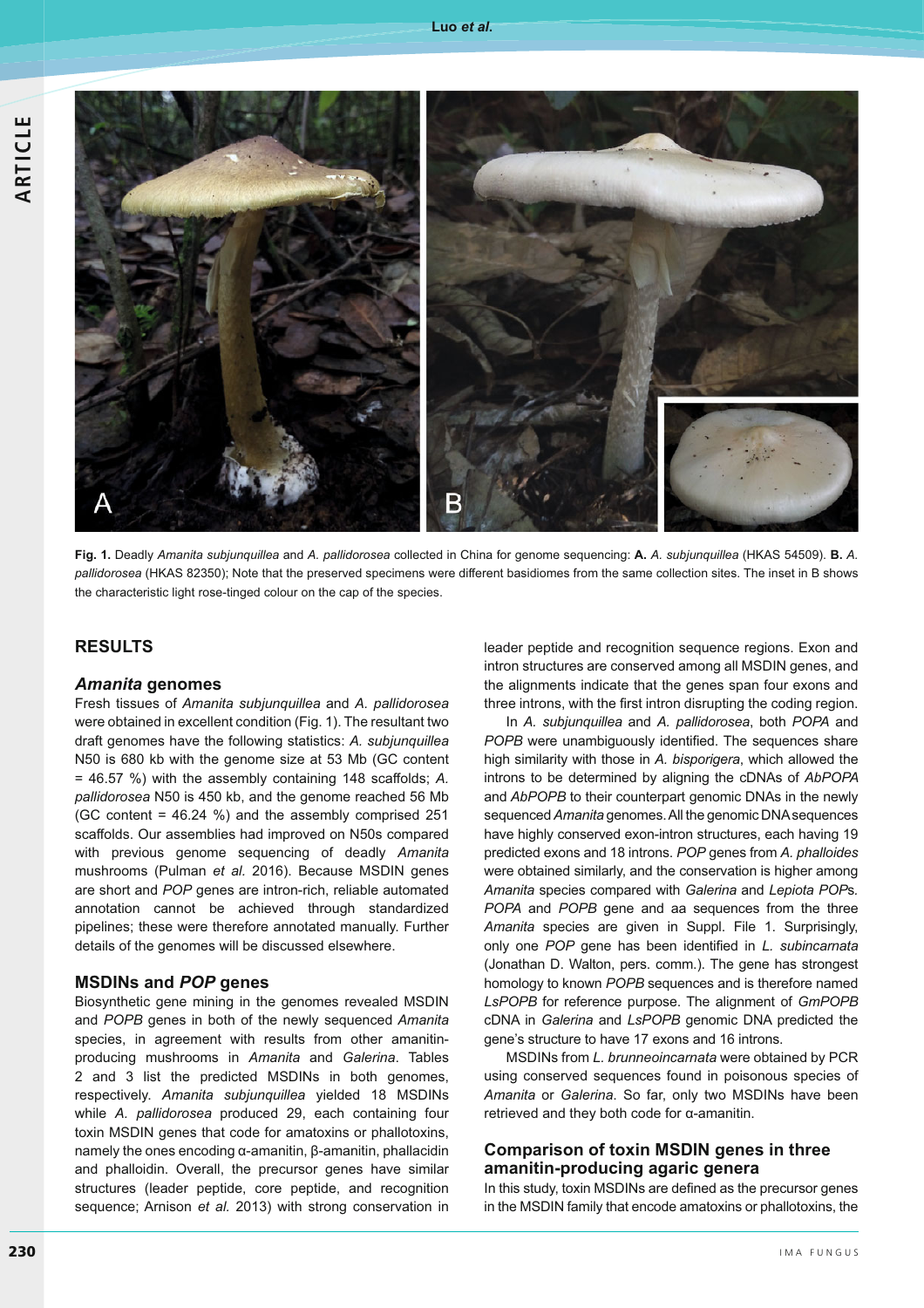| No. | Leader peptide    | <b>Core Peptide</b> | <b>Recognition Sequence</b> | <b>Scaffold</b> | <b>Coding and Notes</b> |
|-----|-------------------|---------------------|-----------------------------|-----------------|-------------------------|
|     | <b>MSDINATCLP</b> | <b>IWGIGCNP</b>     | <b>IWGIGCNP</b>             |                 | $\alpha$ -amanitin      |
| 2   | <b>MSDINATRLP</b> | <b>IWGIGCNP</b>     | <b>IWGIGCNP</b>             |                 | β-amanitin              |
| 3   | <b>MSDINATRLP</b> | <b>IWGIGCDP</b>     | <b>CIGDDVTALLTRGEALC</b>    | 1               | β-amanitin              |
| 4   | <b>MSDINATRLP</b> | <b>AWLVDCP</b>      | <b>CVGDDVTALLTRGEALC</b>    | 1               | phallacidin             |
| 5   | <b>MSDINTARLP</b> | <b>HFASFIPP</b>     | <b>CIGDDVTALLTRGEALC</b>    | 1               |                         |
| 6   | <b>MSDINTARLP</b> | <b>TFLPPLFVPP</b>   | <b>CVSDDVTALLTRGEALC</b>    | 1               |                         |
| 7   | <b>MSDINATRLP</b> | <b>AWLATCP</b>      | CAGDDVTALLTRGEALC           | 2               | phalloidin              |
| 8   | <b>MSDINATRLP</b> | <b>LNILPFMLPP</b>   | <b>CVGDDVTALLTRGEALC</b>    | 54              |                         |
| 9   | <b>MSDMNATRLP</b> | <b>LIQRPFAP</b>     | <b>CVSDDVTALLTRGEALC</b>    | 41              |                         |
| 10  | <b>MSDMNATRLP</b> | <b>LIQRPYAP</b>     | CVSDDVTALLTRGEALC           | 10              |                         |
| 11  | <b>MFDINITRLP</b> | <b>IFWFIYFP</b>     | CVGDDVTALLTRGEALC           | 8               |                         |
| 12  | <b>MSDINTARLP</b> | <b>IGRPESIP</b>     | <b>CVGDDVTALLTRGEALC</b>    | 13              |                         |
| 13  | <b>MSDINTARLP</b> | <b>LRLPPFMIPP</b>   | <b>CVGDDVTALLTRGEALC</b>    | 13              |                         |
| 14  | <b>MSDMNVARLP</b> | <b>ISDPTAYP</b>     | <b>CVGGDVTALLTRGEALC</b>    | 13              | 2 copies, in Apa        |
| 15  | <b>MSDINTVCLP</b> | <b>LQKPWSRP</b>     | CVGDDVTALLTRGEALC           | 13              |                         |
| 16  | <b>MSDVNATRLP</b> | <b>FNFFRFPYP</b>    | <b>CIGDDVTALLTRGEALC</b>    | 38              |                         |
| 17  | <b>MSDINATRLP</b> | <b>SSVLPRP</b>      | CVGDDVTALLTRGEALC           | 20              |                         |
| 18  | <b>MSDMNVARLP</b> | <b>ISDPTAYP</b>     | <b>CVGGDVTALLTRGEALC</b>    | 22              | 2 copies, in Apa        |

**Table 2.** MSDIN peptide sequences from *Amanita subjunquillea* (*As*).

Core peptides (correspond to cyclic peptide toxins) are in bold.

The conserved MSDIN (except for the ones with variations) is underlined.

No. 14 and 18 have two copies and are also in A. pallidorosea.

**Table 3.** MSDIN peptide sequences from *Amanita pallidorosea* (*Apa*).

| Name         | Leader peptide    | <b>Core Peptide</b> | <b>Recognition Sequence</b> | <b>Scaffold</b> | Coding                       |
|--------------|-------------------|---------------------|-----------------------------|-----------------|------------------------------|
| $\mathbf{1}$ | <b>MSDINATRLP</b> | <b>IWGIGCNP</b>     | CVGDDVTALLTRGEALC           | 52              | $\alpha$ -amanitin, 2 copies |
| 2            | <b>MSDINATRLP</b> | <b>IWGIGCNP</b>     | CVGDDVTALLTRGEALC           | 52              | $\alpha$ -amanitin, 2 copies |
| 3            | <b>MSDINATRLP</b> | <b>IWGIGCDP</b>     | CVGDDVTALLTRGEALC           | 52              | β-amanitin                   |
| 4            | <b>MSDVNATRLP</b> | <b>MAFPEFLA</b>     | CVGDDVTALLTRGEALC           | 52              |                              |
| 5            | <b>MSDINATRLP</b> | <b>AWLMTCP</b>      | CVGDDVTALLTRGEALC           | $\overline{7}$  |                              |
| 6            | <b>MSDVNATRLP</b> | <b>AWLVDCP</b>      | CVGDDVTALLTRGEALC           | 62              | phallacidin                  |
| 7            | <b>MSDINASRLP</b> | <b>FFPEVGFFP</b>    | CVGDDVTALLTRGEALC           | 16              |                              |
| 8            | <b>MSDINAIRAP</b> | <b>LPIFSLNP</b>     | CVGDDVTALLTRGEALC           | 16              |                              |
| 9            | <b>MSDINATRLP</b> | <b>NWHAGPTRPP</b>   | CVADDVTALLTRGEALC           | 16              |                              |
| 10           | <b>MSDINAARLP</b> | <b>NLFVWIPP</b>     | <b>CISDDVTALLTRGEALC</b>    | 16              |                              |
| 11           | <b>MSDINASRLP</b> | <b>AWLATCP</b>      | CAGDDVTALLTRGEALC           | 16              | phalloidin                   |
| 12           | <b>MADINASRLP</b> | <b>LNILPFHLPP</b>   | CVSDDVTALLTRGEALC           | 16              |                              |
| 13           | <b>MSDINATRLP</b> | <b>LGRPESLP</b>     | CVGDDVTALLTRGEALC           | 3               |                              |
| 14           | <b>MSDINATRLP</b> | <b>HPFPLGLQP</b>    | CAGDDVTALLTRGEALC           | 73              | 2 copies                     |
| 15           | <b>MSDINATRLP</b> | <b>HPFPLGLQP</b>    | CAGDDVTALLTRGEALC           | 101             | 2 copies                     |
| 16           | <b>MSDMNVVRLP</b> | <b>ISDPTAYP</b>     | CVGDDVTALLTRGEALC           | 102             | 2 copies, in As              |
| 17           | <b>MSDINVIRLP</b> | IF*FIYFP            | CVGDNVTALLTRGEALC           | 60              |                              |
| 18           | <b>MSDINTARLP</b> | <b>MHILAPPP</b>     | CVSDDVTALLTRGEALC           | 10              |                              |
| 19           | <b>MSDMNVVRLP</b> | <b>ISDPTAYP</b>     | CVGDDVTALLTRGEALC           | 64              | 2 copies, in As              |
| 20           | <b>MSDTNATRLP</b> | <b>SIFIVYPP</b>     | CVSDDVTALLTRGEALC           | 86              |                              |
| 21           | <b>MSDINAARLP</b> | <b>LVYMILFP</b>     | SVGDDVTALLTRGEALC           | 111             |                              |
| 22           | <b>MSETNAARLP</b> | <b>TIHLFSAP</b>     | <b>SVGDDVTALLTRGEALC</b>    | 111             |                              |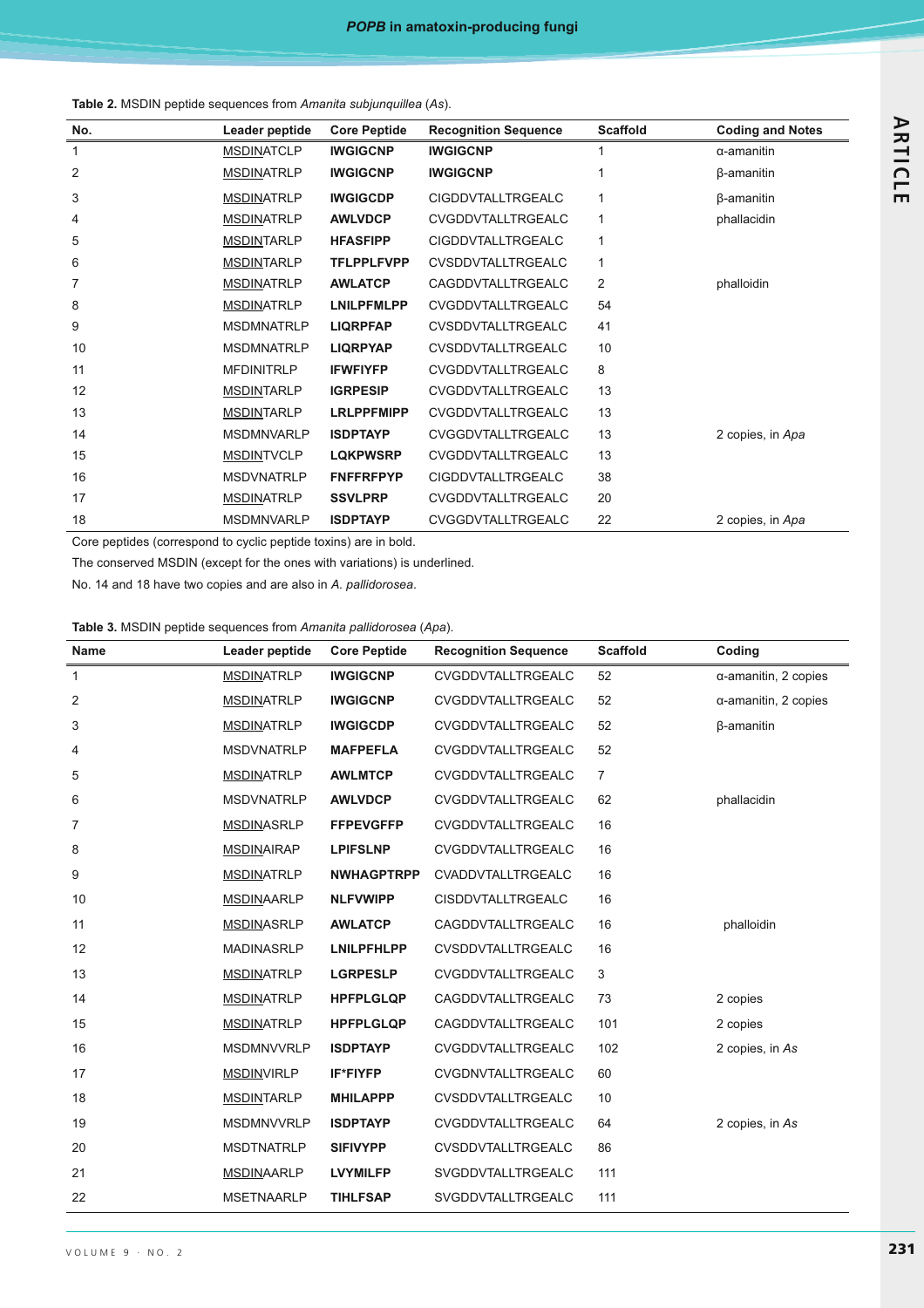| Table 3. (Continued). |  |
|-----------------------|--|

| Name | Leader peptide    | <b>Core Peptide</b> | <b>Recognition Sequence</b> | <b>Scaffold</b> | Coding |
|------|-------------------|---------------------|-----------------------------|-----------------|--------|
| 23   | <b>MSDINTARLP</b> | <b>EFIVFGIFP</b>    | <b>CVGDDVTALLTRGEALC</b>    | 78              |        |
| 24   | <b>MSDINTTRLP</b> | <b>YFFNDHPP</b>     | CASDDVTALLTRGEALC           | 78              |        |
| 25   | <b>MSDLNATRLP</b> | <b>FNLFRFPYP</b>    | <b>CIGDDVTALLTRGEALC</b>    | 9               |        |
| 26   | <b>MSDINTARLP</b> | <b>VFFMPPFIPP</b>   | <b>CVSDDVTALLTRGEALC</b>    |                 |        |
| 27   | <b>MSNINTARLP</b> | <b>FLVPSFPP</b>     | <b>CVSDDVTALLTRGEALC</b>    | $\overline{1}$  |        |
| 28   | <b>MYDINTTRLP</b> | <b>HFFNLTPP</b>     | <b>CVRDDVTALLTRGEALC</b>    | 39              |        |
| 29   | <b>MSDINTARLP</b> | <b>FVIIPPFIFP</b>   | <b>CVSDDVTALLTRGEALC</b>    | 12              |        |
|      |                   |                     |                             |                 |        |

Core peptides (correspond to cyclic peptide toxins) are in bold.

The conserved MSDIN (except for the ones with variations) is underlined.

No. 14 and 15 have two copies.

No. 16 and 19 have two copies and are also in A. subjunquillea.

\*indicates a stop codon exists in the sequence.

major cyclic peptides in these agarics. The MSDIN sequences in *Amanita* are generally conserved (Fig. 2), with highlighted variations compared to the best represented consensus sequence from *Amanita* (not including the core peptides), although some variations are found in *A. phalloides* and two Asian *Amanita* species, *A. subjunquillea* and *A. pallidorosea*. This result also shows that Asian *Amanita* species share higher conservation with lowest amount of variation (red letters). In contrast, *A. phalloides* from Europe showed higher variation in its recognition sequences. Gene duplications are found in many species: in A. bisporigera, each copy for the listed two MSDIN genes is identical, indicating duplication happened recently without any accumulated variations. In *A. phalloides* and Asian amanitas, duplicates usually present some variations, indicating these duplications formed some time ago. In *Lepiota*, the leader peptides are 9 aa in length, while all others are 10 aa. In general, leader peptides are more conserved than the other sequences. In this case, the variations in this region reflect their generic position: MSDIN is specific to Amanita, MFDTN to Galerina, and MDAN to Lepiota (including *L. subincarnata* genomes). These sequences are highly conserved within the same genus, and true MSDIN sequences only exist in deadly *Amanita* species (underlined). Some sequences are highly conserved even across genera, including NATRLP in the leader peptide and LC (IC in G. *marginata*) at the very end of the recognition sequence. In addition, LTRG in the recognition sequence is conserved between the genera *Lepiota* and *Amanita*. Sequences of *Galerina* are closer to those of *Lepiota* than to those of Amanita: 10-11 variations vs. 15-16.

#### **Phylogeny of** *POP***s in macrofungi**

The aligned coding sequences of *POP* genes comprised 75 taxa (Table 1) with 3489 bp in length (Suppl. File 2), and the dataset of amino acid sequences included sequences of the same 75 species with 1035 aligned sites (Suppl. File 3). The nucleotide alignment of MSDIN genes consisted of 21 sequences with 376 bp (Suppl. File 4). ML and BI analyses yielded identical tree topologies, and thus only the

trees inferred from the ML analysis are shown (Figs 3–5). With regard to the *POP* genes, the lineage POPB from CDS (Fig. 4) had stronger statistical support than that from amino acid sequences (Fig. 3). This might be due to the higher conservation at the amino acid level due to degeneracy, quenching some of the phylogenetic signal that is present in coding sequences. The good support in the terminal clades including *POPA* and *POPB* allowed us to delineate boundaries of these genes. In the phylogenetic trees, *POPB* consistently formed a clade with strong support, while the remaining *POP* genes, including *POPA,* generated multiple strongly supported clades. *Galerina POPA* and *Amanita POPA* did not cluster together, but, rather, with *POP* genes from taxonomically related species, suggesting that "*POPA"* is simply the generic *POP* gene present in most basidiomycetes (Hibbett 2006, Matheny et al. 2006, 2007, Justo et al. 2011). Notable examples include one clade representing all *POP*s from the order *Boletales* (Binder & Hibbett 2006) and another from the order *Polyporales* (Justo et al. 2017). Strikingly, POPB displayed a very different pattern: all POPB genes, from three genera belonging to three disjunct families, clustered together forming a well-supported monophyletic clade (lineage POPB). Topology within POPB reflects species phylogeny; however, the apparent single origin of POPB within the *POP* tree (as opposed to derivation of *POPB* from each species' POPA) requires further explanation.

#### **Phylogeny of MSDIN genes**

The MSDIN phylogenetic tree was constructed without an outgroup. Fig. 5 shows that the MSDIN sequences from *Lepiota* and *Amanita* are separated and well supported. MSDINs are rather short and the hypervariable region (encoding cyclic peptides) interferes with phylogenetic analysis. As shown in the figure, Amanita MSDINs do not cluster according to species phylogeny, but do so based on chemical properties, in this case the toxins they encode. As a consequence, in *Amanita*, MSDINs encoding α-amanitin,  $\beta$ -amanitin, phalloidin, and phallacidin group together, respectively.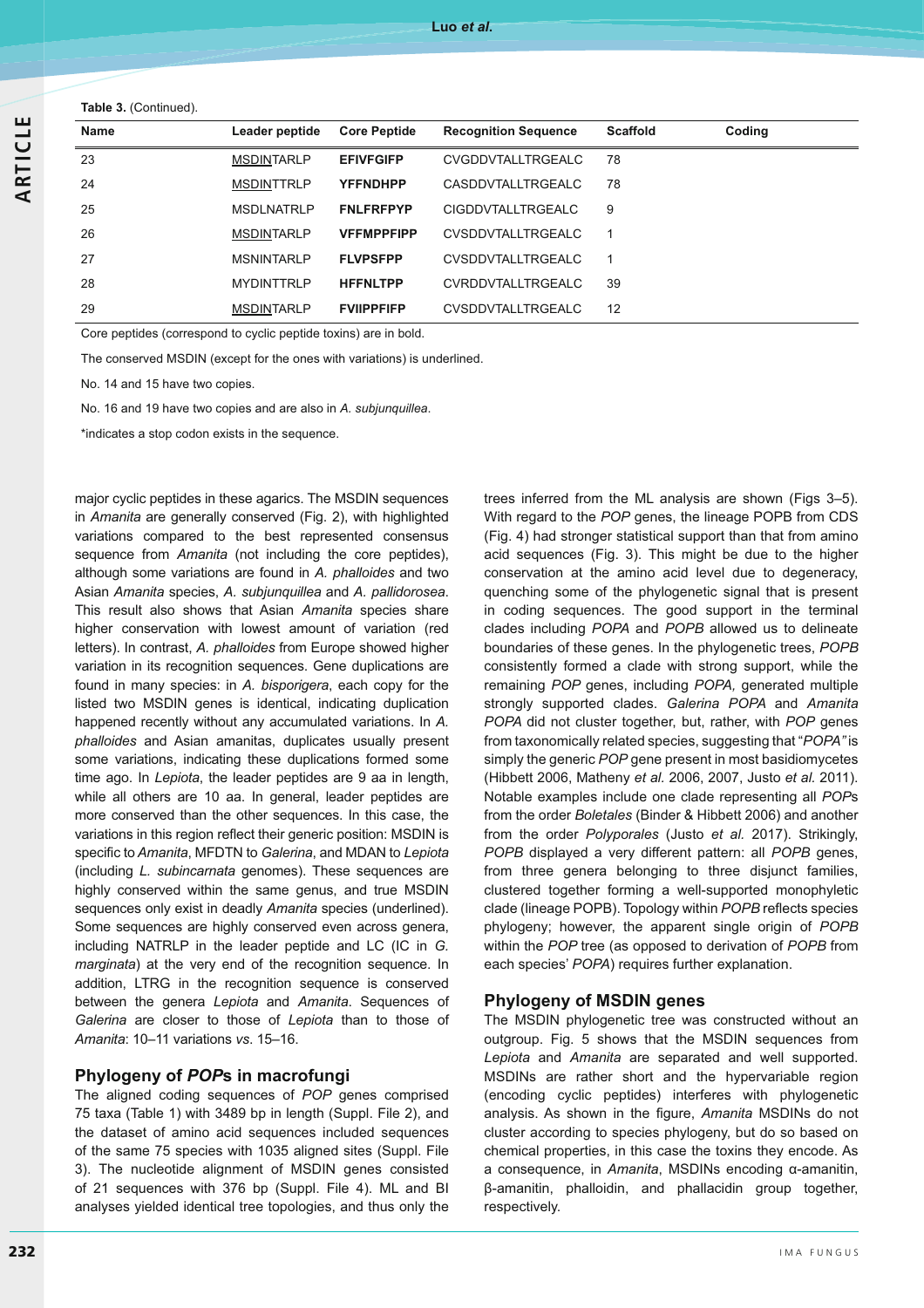| Leader Peptide Core Peptide<br><b>Recognition Sequence</b>                                                                                                             | East Asia<br>A. subjunquillea                                                                           |
|------------------------------------------------------------------------------------------------------------------------------------------------------------------------|---------------------------------------------------------------------------------------------------------|
| ---------CVGDDVTALLTRGEALC<br>MSDINATRLP                                                                                                                               | MSDINATCLP IWGIGCNP CVGDDVTALLTRGEALC                                                                   |
|                                                                                                                                                                        | MSDINATRLP<br>IWGIGCDP CVGDDVTALLTRGEALC                                                                |
| Europe<br>Amanita phalloides                                                                                                                                           | MSDINATRLP<br><b>IWGIGCDP CIGDDVTALLTRGEALC</b>                                                         |
|                                                                                                                                                                        | MSDINATRLP<br>AWLVDCP- CVGDDVTALLTRGEALC                                                                |
| MSDINATRLP AWLVDCP- CVGDDINRLLTRGENLC                                                                                                                                  | MSDINATRLP AWLATCP- CAGDDVTALLTRGEALC                                                                   |
| <b>IWGIGCDP</b> CVGDEVTALLTRGEALC<br>MSDINATRLP                                                                                                                        |                                                                                                         |
| MSDINATRLP IWGIGCDP CIGDDVTALLTRGEALC                                                                                                                                  | A. pallidorosea (East Asia)                                                                             |
| MSDINATRLP<br>IWGIGCNP CVGDEVAALLTRGEALC                                                                                                                               | <b>IWGIGCNP</b> CVGDDVTALLTRGEALC<br>MSDINATRLP                                                         |
| MSDINTTCLP AWLATCP- CTGDDVNPTLTCGESLC                                                                                                                                  | MSDINATRLP IWGIGCNP CVGDDVTALLTRGEALC                                                                   |
| MSDINASRLP AWLATCP- CVGDDVNPTLSRGESLC                                                                                                                                  |                                                                                                         |
|                                                                                                                                                                        | MSDINATRLP<br>IWGIGCDP CVGDDVTALLTRGEALC<br>MSDVNATRLP AWLVDCP- CVGDDVTALLTRGEALC                       |
|                                                                                                                                                                        | MSDINASRLP AWLATCP- CAGDDVTALLTRGEALC                                                                   |
| North America<br>bisporigera<br>A.                                                                                                                                     |                                                                                                         |
| MSDINATRLP AWLVDCP- CVGDDVNRLLTRGESLC<br>CVGDDVNRLLTRGESLC<br>MSDINATRLP AWLVDCP-<br>IWGIGCNP CVGDDVTTLLTRGEALC<br>MSDINATRLP<br>MSDINATRLP IWGIGCNP CVGDDVTTLLTRGEALC | A. rimosa (East Asia)<br>MSDINATRLP IWGIGCNP SVGDEVTALLASGEA--<br>MSDINATRLP IWGIGCDP CVGDDVAALTTRGEA-- |
|                                                                                                                                                                        | A. fuligineoides (East Asia)                                                                            |
| Europe<br>Galerina marginata                                                                                                                                           | MSDINATRLP IWGIGCNP CVGDEVTALLTRGEA--<br>MSDINATRLP IWGIGCDP CVGDEVTALLTRGEA--                          |
| MFDTNSTRLP IWGIGCNP WTAEHVDQTLVSGNDIC<br>MFDTNATRLP IWGIGCNP WTAEHVDQTLASGNDIC                                                                                         | A. fuliginea (East Asia)                                                                                |
|                                                                                                                                                                        | MSDINATRLP IWGIGCNP CVGDDVTSVLTRGEA--                                                                   |
|                                                                                                                                                                        | MSDINATRLP IWGIGCDP CVGDDVTALLTRGEA--                                                                   |
| East Asia<br>Lepiota brunneoincarnata                                                                                                                                  | <i>A. exitialis</i> (East Asia)                                                                         |
| IWGIGCNP WAPESVNDTLTRGKDLC<br>M-DANTTRLP                                                                                                                               | MSDINATRLP IWGIGCNP CVGDDVTSVLTRGEALC                                                                   |
| IWGIGCNP WAPESVNDTLTRGKDLC<br>M-DANSTRLP                                                                                                                               | MSDINATRLP AWLVDCP- CVGDDVNRLLTRGESLC                                                                   |

Fig. 2. Overview of MSDIN family genes in the three amanitin-producing agaric genera. Upper left indicates the best represented consensus sequence, with a general schematic structure of MSDIN genes with leader peptide, core peptide, and recognition sequence (not including the core peptide, the hypervariable region). Coloured boxes harbor species from specific geological locations. Coloured (red and green) letters indicate variations (differences) compared with the consensus sequence. In *G. marginata* and *L. brunneoincarnata*, green letters also designate conserved amino acids only between the two species. MSDIN sequences are underlined, and true MSDIN sequences are only found in *Amanita* species.

#### **Gene tree** *vs***. species tree**

Consensus Reference

In order to investigate the relationship between *POP* gene tree and the corresponding species tree, a gene tree based on POPs (Fig. 6A) and a species tree based on rpb2 marker (Fig. 6B), were constructed. The pairwise distances and substitution rates among three species representing the three disjunct genera were calculated (Table 4). Consistent with the general hypothesis that genes acquired *via* HGT

would show significantly less divergence compared with house-keeping genes, the result indicated significantly smaller distances (to 1:6) and substitution rates (to 1:7) from the gene tree *vs*. the species tree. This result also allowed the discounting of the massive gene loss hypothesis, in which case the distances and substitution rates are expected be similar. In light of this, the non-POPB-containing taxa in the species cannot be removed in the topology comparison, and

Table 4. Comparison of distances and substitution rates of gene and species trees among the three amanitin-producing genera.

| <b>Species</b>                   | Distance (Gt) | Distance (St) | dN (Gt) | dN (St) | dS (Gt) | dS(St) | $dN/dS$ (Gt) | dN/dS (St) |
|----------------------------------|---------------|---------------|---------|---------|---------|--------|--------------|------------|
| A. rimosa vs. G. marginata       | 12.238        | 64.374        | 0.1572  | 0.0650  | 10.858  | 72.961 | 0.1448       | 0.0089     |
| A. rimosa vs. L. subincarnata    | 17.565        | 43.247        | 0.1917  | 0.0916  | 16.058  | 52.356 | 0.1194       | 0.0175     |
| G. marginata vs. L. subincarnata | 14.226        | 34.662        | 0.1760  | 0.0836  | 12.357  | 49.097 | 0.1424       | 0.0170     |
|                                  |               |               |         |         |         |        |              |            |

Note:  $Gt =$  gene tree;  $St =$  species tree.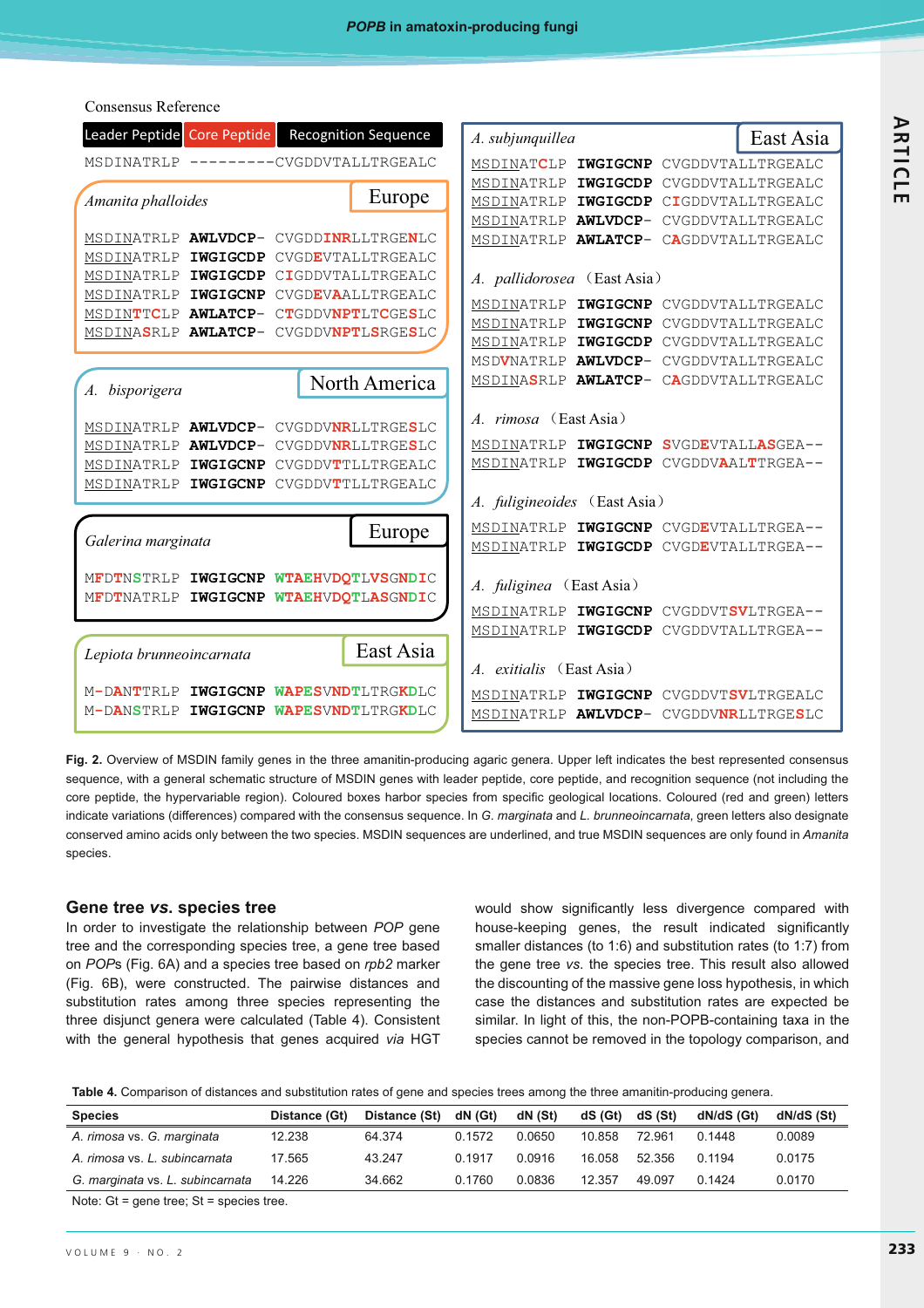

**Fig. 3.** Phylogeny of macrofungi inferred from maximum likelihood (ML) analysis based on amino acid sequences of *POP* gene*.* Maximum likelihood bootstraps over 50 % and Bayesian posterior probabilities over 0.90 are given at the internodes. Asterisks indicate orthologs.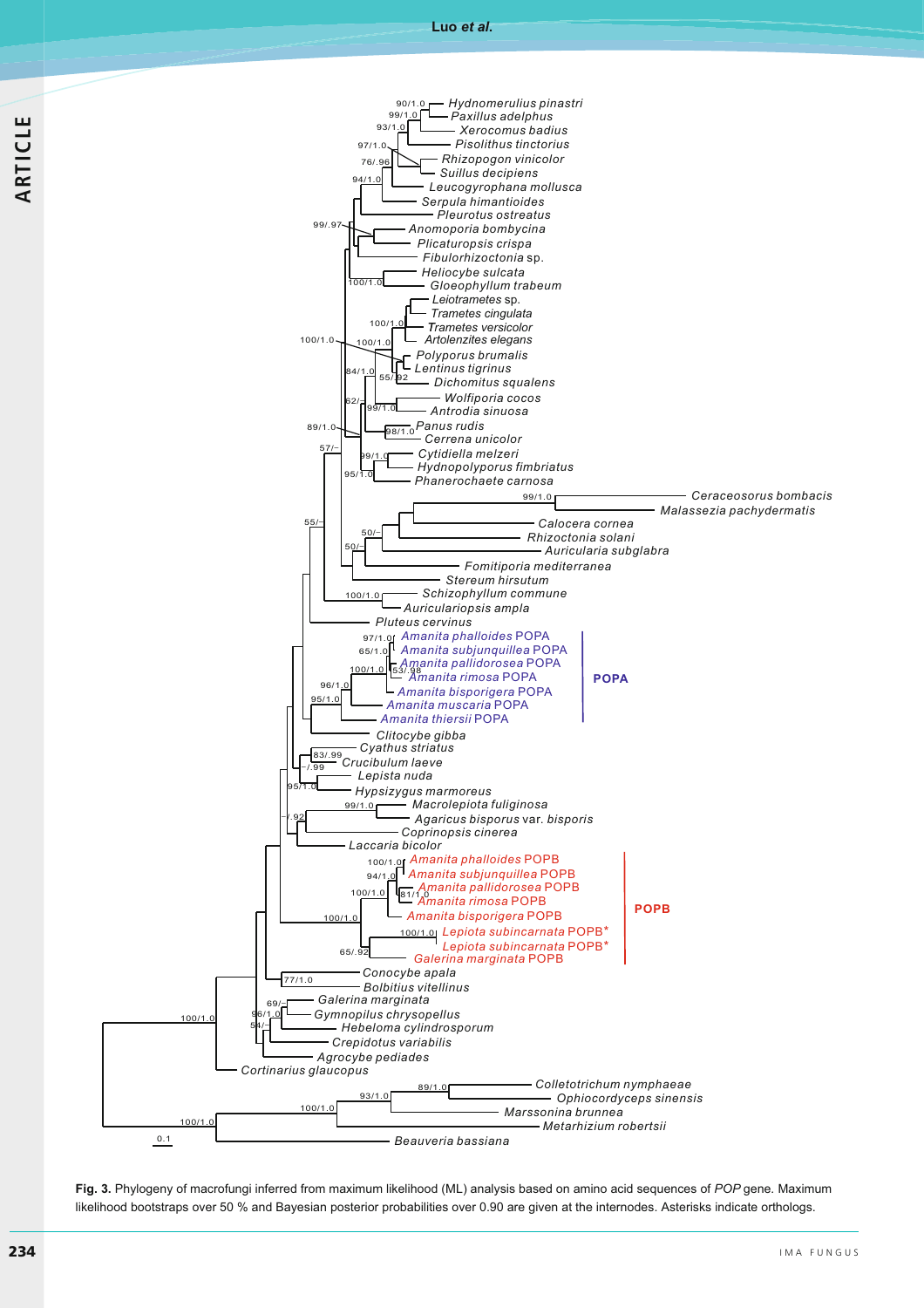*POPB* **in amatoxin-producing fungi**



**Fig. 4.** Phylogeny of macrofungi inferred from maximum likelihood (ML) analysis based on coding sequences of *POP* gene*.* Maximum likelihood bootstraps over 50 % and Bayesian posterior probabilities over 0.90 are given at the internodes. Asterisks indicate orthologs.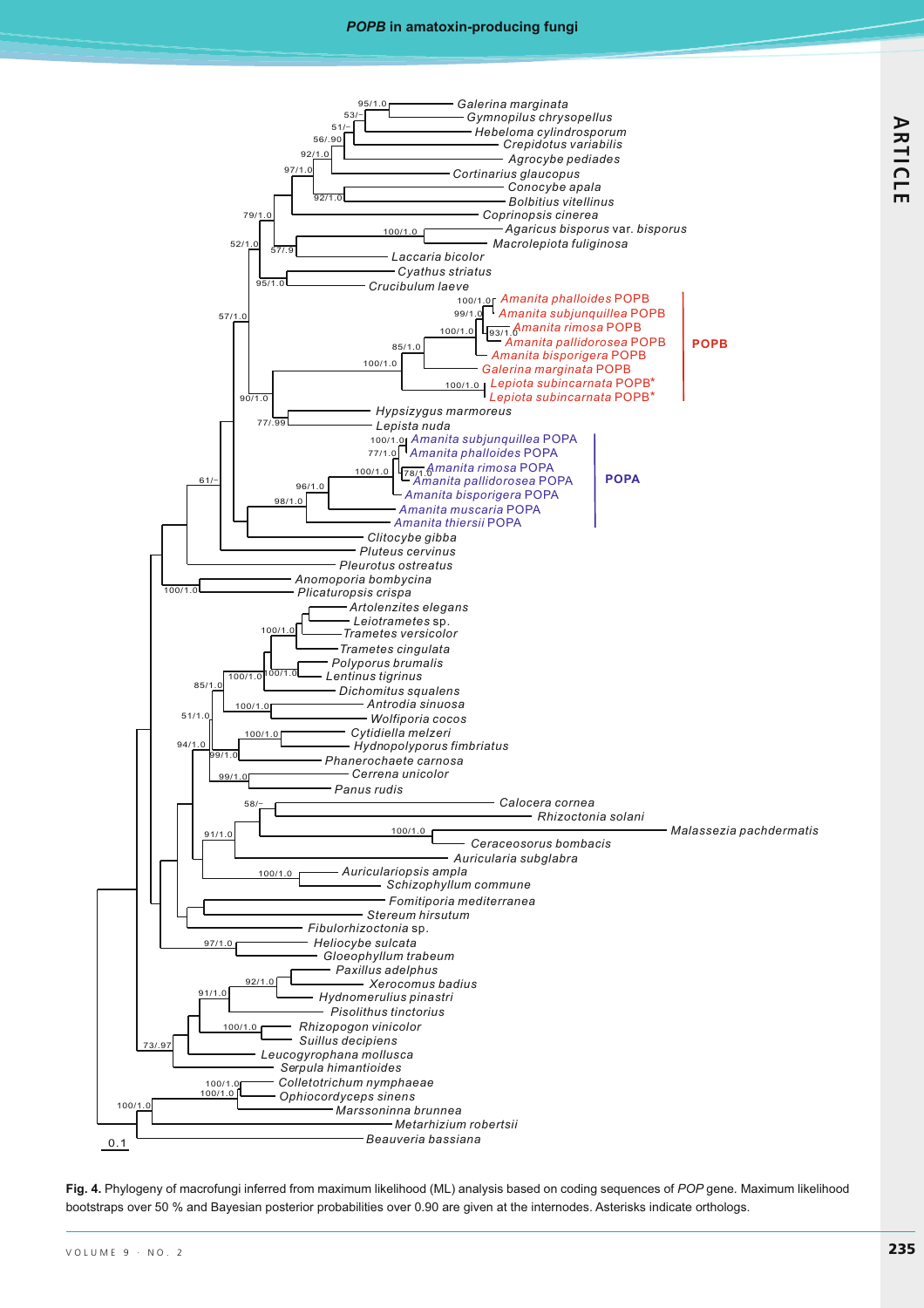#### **Luo** *et al***.**



**Fig. 5.** Phylogeny of MSDIN genes in *Amanita, Galerina* and *Lepiota* inferred from maximum likelihood (ML). Maximum likelihood bootstraps over 50 % and Bayesian posterior probabilities over 0.90 are given at the internodes.

then incongruency was shown in 6A and 6B, with the POPB subclade marked in red. The strong statistical support ruled out the possibility of aligning conflicting clades under the settings. For example, *Galerina marginata* (POPB clade) will not cluster with *Gymnopilus chrysopellus* POP in the gene tree as the species do in the species tree. With Notung, the DL model returned the following general statistics: Event Score =  $36.0$ , Dups =  $4$ , Losses =  $30$ , and Numbers of optimal solutions = 1. The DTL model produced: Event Score = 23.0, Dups = 0, Transfers = 5, Losses = 8, and Numbers of optimal solutions = 4. The DTL score was significantly smaller and therefore further analysis was based on DTL results. The DTL reconciled tree with one of the four optimal solutions is shown

in Fig. 6C; their differences are at the gene transfer points (green circles). The illustrated transfer events in the POPB clade (T1, T2, and T3) indicate the possibility that the HGT happened from *L. subincarnata* to *G. marginata* (T1), then to an unknown species between *G. marginata* and *Amanita rimosa* (T2), and followed by another transfer within *Amanita* (T3). Three other optimal solutions have slightly different routes, but all indicated gene transfer.

#### **Topology tests**

The phylogenetic trees generated above shows that the POPB clade is not congruent with the species tree. The robustness of the POPB clade was assessed in this study.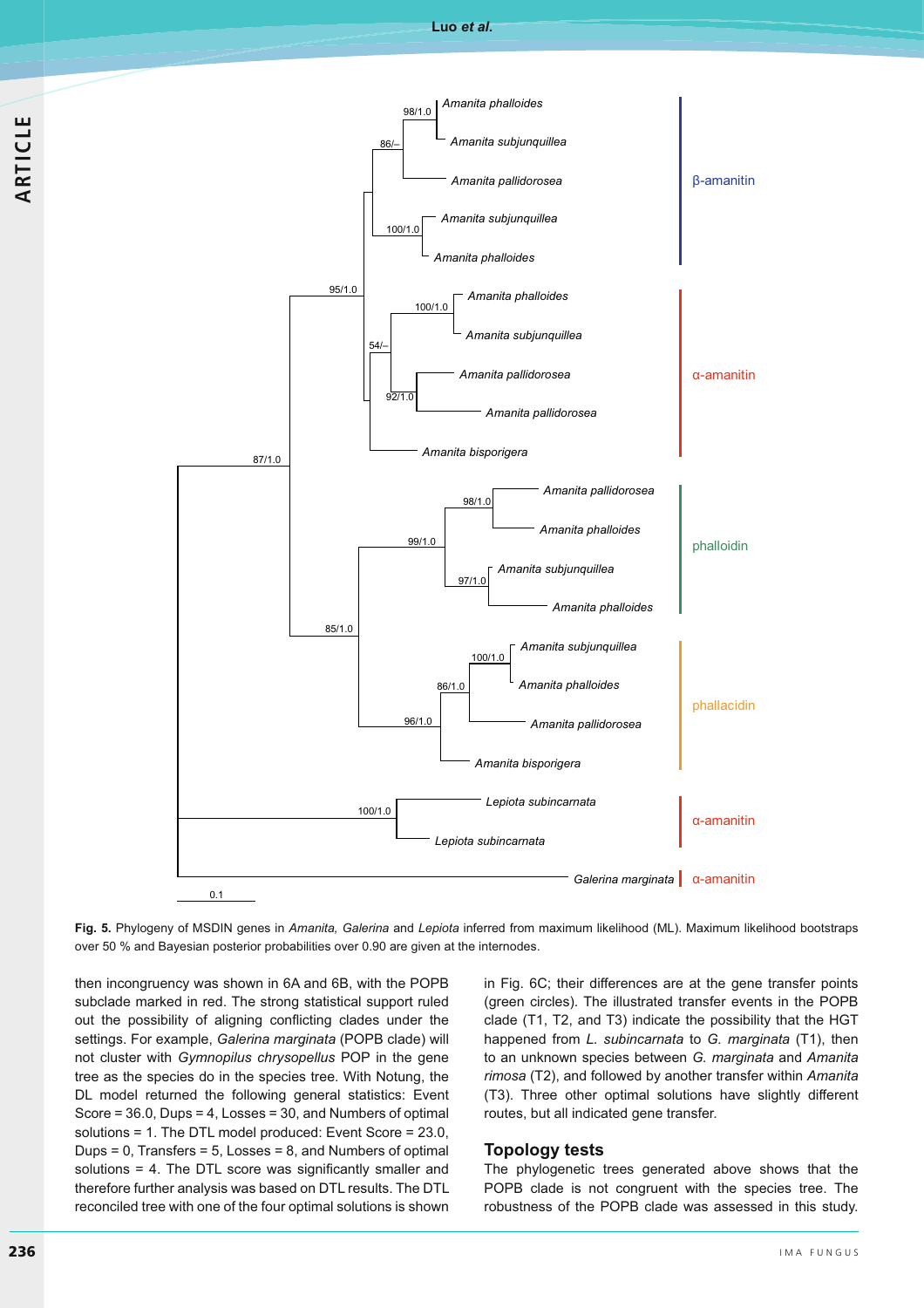

Fig. 6. Comparison of POP gene tree and species tree. A. POP gene tree. POPB lineage was highlighted in red; POPA lineage in blue. B. Species tree based on *rpb2*. Corresponding species for the POPB lineage were highlighted in red. *Amanita* lineage was indicated by a black bar. C. Reconciled tree by Notung. Yellow arrows indicated gene transfer. The green circles showed where the alternative transfer events occured. The transfer events in the strongly supported POPB lineage were marked as T1, T2 and T3.

The best tree generated by PAUP was consistent with those by RAxML (Figs 3–4, 6) and is not shown here. With the three alternative trees, Table 5 shows that the best tree by PAUP is highly supported over the alternative topologies for competing hypotheses, with both approximately unbiased p-values (AU) and bootstrap probability (NP) at 1. This result strongly suggested the monophyletic POPB clade is highly supported, rejecting a de novo origin of POPB from POPA within species.

#### **Gene structure**

As phylogenetic data cannot fully rule out an ancestral origin of *POPB* followed by multiple independent losses, we examined the intron structure of *POPB* and toxin MSDIN genes, and evaluated di-, tri-, and tetranucleotide frequencies of representative *POP* genes. Toxin MSDIN genes each contain three introns with a conserved size and placement, one near the 3' end of the coding region and two within the 3' UTR (Hallen *et al.* 2007, Luo *et al.* 2012), while *POPB*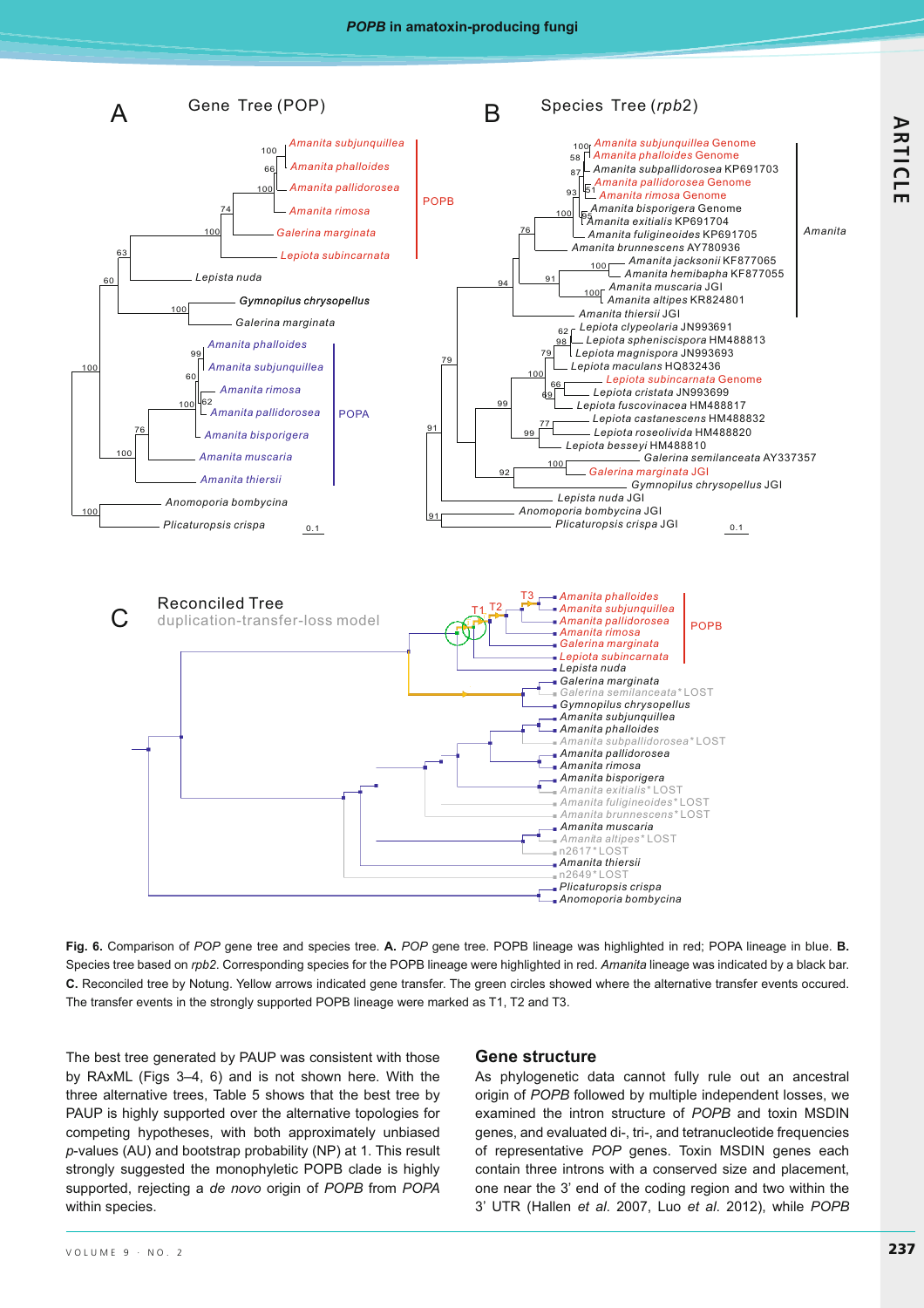| <b>Table 5.</b> Approximately unbiased test on alternative POP trees. |  |  |  |
|-----------------------------------------------------------------------|--|--|--|
|-----------------------------------------------------------------------|--|--|--|

| Rank | Best tree vs. Hypothetical trees         | obs       | ΑU                  | <b>NP</b>            |
|------|------------------------------------------|-----------|---------------------|----------------------|
|      | Best tree                                | $-3346.3$ | 1.000               | .000                 |
|      | POPA and POPB monophyletic               | 3346.3    | 100000000000,00E-7  | 3000000000000,00E-6  |
|      | POPA, POPB and Galerina POP monophyletic | 4866.1    | 2000000000000.00E-8 | 2000000000000.00E-7  |
| 4    | POPB and Galerina POP monophyletic       | 5232.1    | 100000000000,00E-51 | 3000000000000,00E-18 |

obs: observed log-likelihood difference

AU: approximately unbiased *p*-values

NP: bootstrap probability

genes contain 17 introns of similar size and placement (one additional intron is present in *Amanita bisporigera;* Fig. 7). The k-mer profiles of POP genes consistently group Galerina *POPB* with *Amanita POPB* and *Amanita POPA*, and are distinct from *Galerina POPA* (Fig. 8). Lepiota POPB has distinct k-mer profiles from the other POPB genes.

#### **DISCUSSION**

All known amatoxin-producing Amanita species belong to section *Phalloideae*, which has at times been restricted to only lethal species. Recently the number of taxa in the section has undergone a minor expansion, and now includes at least four non-poisonous species in basal positions of the clade. Phylogenetic evidence also indicates a single origin of the cyclic peptide pathway within *Amanita* (Cai *et al.* 2014, Cui et al. 2018).

#### **Diversity of MSDIN genes in three agaric genera**

The genes discovered to date clearly share similar structures (including exon and intron structure), with leader peptide, core peptide and recognition sequence (Arnison *et al.* 2013), indicating they shared a common ancestor. The Asian *Amanita* species possess a similar pool of these genes compared to their European and North American relatives. In general, the toxin MSDINs (genes encoding amatoxins or phallotoxins, i.e. α-amanitin, β-amanitin, phallacidin, and phalloidin) are shared among amanitas, while the rest do not overlap significantly. Much less diversity of MSDIN genes was observed in *Galerina* and *Lepiota* species. *Galerina*  marginata only possesses one GmAMA1 gene in two copies; a rigorous PCR search only found two AMA1 genes in two *L. brunneoincarnata* strains (our initial genome assembly now confirms this). Besides the structural similarities, other variations were evident. The actual "MSDIN" motif is restricted to *Amanita*, and in *Lepiota* and *Galerina*, the variations in this leader peptide region are distinctive, and likely genus-specific. In the recognition sequence region, there are conserved aa residues across genera but with a significant number of variations (Fig. 2).

#### **Evolution of** *POPB*

With limitations, phylogenetic reconstruction methods remain the only way to reliably infer historical events from gene sequences as they are the only methods that utilize large, comprehensive data sets (Eisen 2000). Non-tree-based ("surrogate") methods are increasingly used in identifying instances of lateral genetic transfer, but in many cases they lack reliability compared to rigorous phylogenetic analysis; further, phylogenetic methods are less dependent on subtle nucleotide-level signatures that could be unevenly distributed and subject to amelioration (Ragan et al. 2006). For these reasons, we took the phylogenetic route to assess the evolutionary history of the key biosynthetic gene *POPB*. In the distance and substitution rate analyses, significantly smaller numbers in both indicate the POPB lineage evolved at a much lower speed, incongruent with that of the three disjunct genera in the rpb2 species tree, but consistent with the hypothesis of HGT. We therefore continued the topology comparison without the consideration of massive gene loss.



**Fig. 7.** *POPB* intron and exon structure for *Amanita, Galerina,* and *Lepiota.*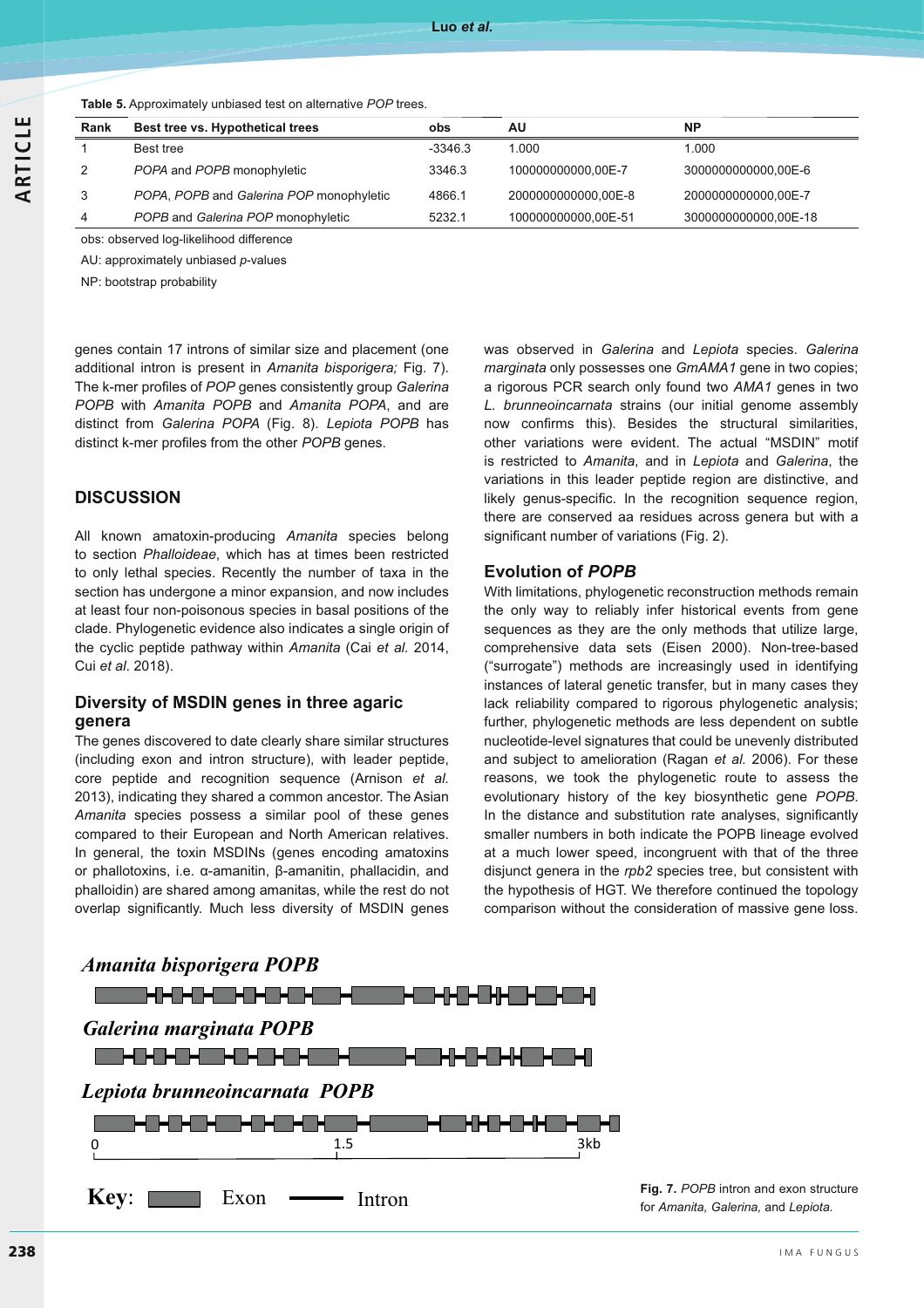



Fig. 8. Tetranucleotide frequency analysis of the POP sequences used in Fig. 6A. Tree given as rooted (left) and unrooted (right). Galerina POPB is placed within *Amanita* POPs, while *Lepiota* POPB is distinct. Di- and trinucleotide analyses give similar results (data not shown).

From the ML tree topologies, all *POPB*s reside exclusively in a well-supported monophyletic clade (lineage POPB), with the saprotrophic species *L. subincarnata* and *G. marginata* in basal positions. In contrast, all *POPB*s from *Amanita* species are terminal (Figs 3-4, 6). This scenario indicates POPBs from the saprobes are ancestral whereas *Amanita POPB*s are newer entities. The highly supported topologic incongruency between the *POP* gene tree and the species tree strongly suggest the acquisition of *POPB* in those lineages were likely the result of HGT. We also tested the incongruency using different markers, such as LSU, and the results were consistent, although some were with weak statistical support. The illustrated incongruency between *POP* gene trees and the species tree strongly suggested an HGT cause of the *POPB* distribution among *Lepiota*, *Galerina*, and *Amanita*. In addition, the topology test showed strong support for the POPB clade, rejecting all other three competing hypotheses. In Notung analysis, all predicted four best DTL solutions involve HGT with only minor variations, lending more support to the hypothesis.

Since POPB is a single-copy gene and is at the centre of the cyclic peptide biosynthesis, its phylogeny may reflect the  $evolutionary$  history of the  $\alpha$ -amanitin biosynthetic pathway. In contrast, MSDIN sequences are less usable as they are short and have a highly variable region (core peptide) that interfers with the phylogenetic methods by pulling genes for same cyclic peptides together, although coding sequence analysis showed less of this problem than aa phylogeny (Fig. 5). The existence of the core peptides also partly causes low statistical support. Lacking a proper outgroup is another reason not enough information was obtained through the analysis.

#### **Hypothesis for transferring the cyclic peptide pathway**

At least three possible hypotheses for how the cyclic peptide pathway evolved in the three disjunct agaric genera can be envisioned: (1) the pathway arose independently in each of the genera; (2) the pathway originated in a common ancestor but was lost in most of the descendants except for the three genera; or (3) the pathway formed in a common ancestor and was then transferred through HGT to other recipients. If the pathway was due to independent origins as a result of convergent evolution, little resemblance among the pathways in the three genera would be expected. However, all pathways use MSDIN genes for the precursor peptides, and all the MSDINs share a conserved structure that features leader peptide, core peptide, and recognition sequence (Arnison *et al.* 2013). Furthermore, they all possess a specialized *POPB* gene that clusters into a single lineage, and they too, like the MSDINs, share exon and intron structures, indicating these genes are from a common ancestor (Fig. 7). Regarding the second hypothesis, our analyses on substitution rates and distances indicated that POPB genes evolve much slower than the housekeeping gene *rpb2*, consistent with the HGT hypothesis while conflicting with massive gene loss. The species trees only have a small subset of taxa, and the differences in distances and rates would only increase if more species are included. In addition, among the three families, we counted over 2000 species (or significantly more as the count was not complete). If there was a common ancestor in which the pathway originated, then thousands of agarics would have to lose at least two genes (MSDIN and *POPB*) to accommodate the toxin distribution. While this is not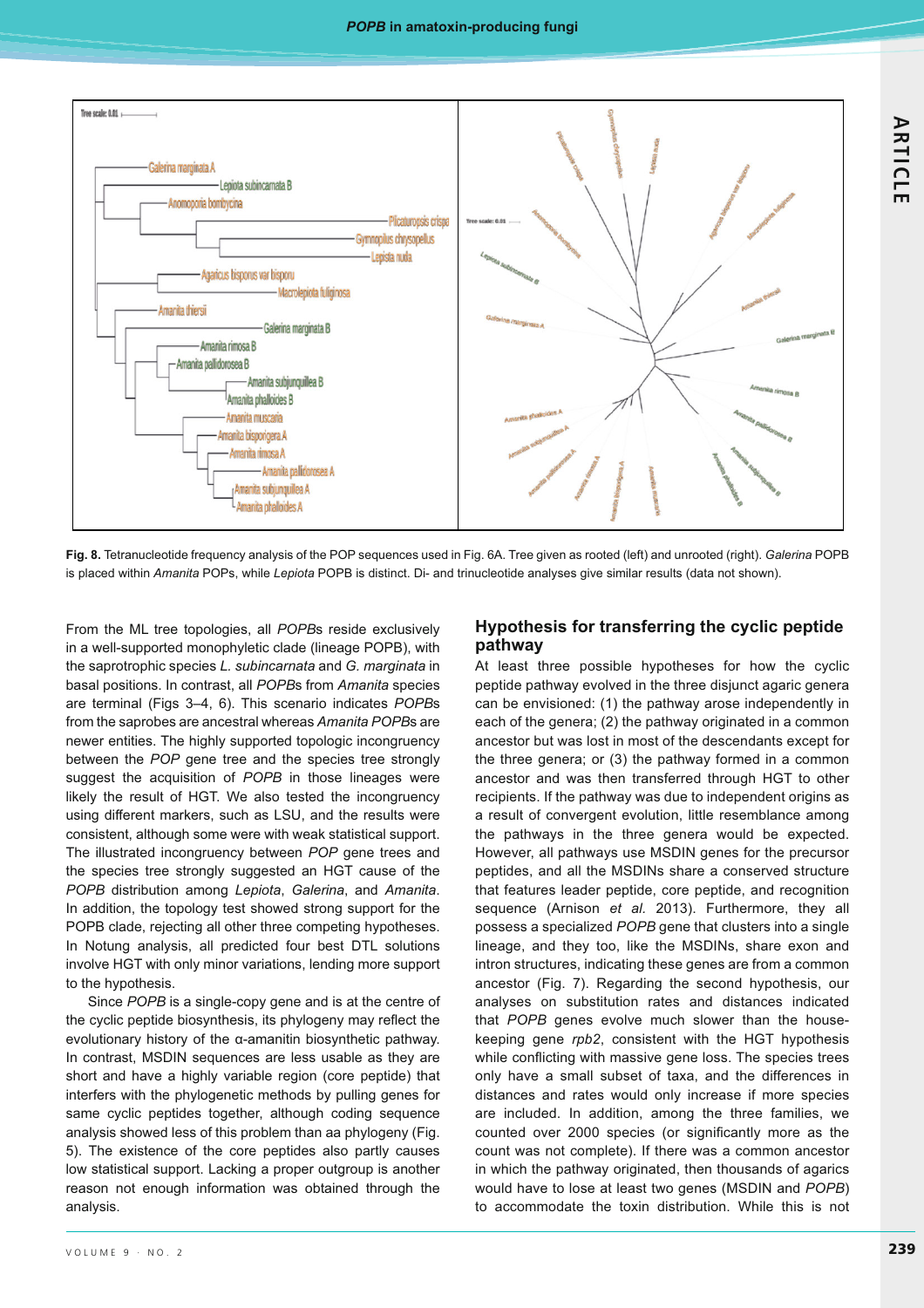entirely impossible, we consider the chance slim. Further, one would expect some pathway remnants detectable in the closely-related genomes, but in our BLAST searches and comparative genomic study, none has been found. As discussed above, our study now lends some support for the third hypothesis. Multiple phylogenetic reconstructions, comparison of substitution rates and distance, analyses of gene tree and species tree, predicted evolutionary events, and topology test, all suggest HGT was the underlining cause for the disjunct toxin distribution.

#### **Other information pertaining to the HGT hypothesis**

We have cloned one Class II transposon close to *GmPOPB* in *G. marginata* (unpubl.), and both Class I and Class II transposons ( $\sim$  60 within the 50 kb range) were detected in our initial assembly of *L. brunneosubincarnata* (unpubl.). Therefore, HGT of *POPB* could be assisted by transposons. It is known that at least some degree of gene clustering in this pathway is present in *A. bisporigera* and *G. marginata* (Luo *et al*. 2010, 2012). Clustering of genes is considered to be able to assist in HGT. Supernumerary chromosome transfers can also be explained by interspecific mating rather than HGT, but our comparative genomic study using Symap was negative on this assumption. K-mer analysis (Fig. 8) suggests strongly that *Galerina POPB* is the result of HGT from *Amanita*, while *Lepiota POPB* clusters neither with the other *POPB* genes, nor with the *POPs* from related species (*Macrolepiota fuliginosa* and *Agaricus bisporus*).

#### **Fungal HGT**

Most early reports on HGT cases involve bacterial donors, however recent studies show-cased an increasing number of HGT events between fungi and other eukaryotes (Slot 2017). Some good examples include depudecin biosynthesis in Alternaria brassicicola (Reynolds et *al.* 2017), ergotamine and loline biosyntheses in fungi belonging in Clavicipitaceae (Marcet-Houben & Gabaldon 2016), chaetoglobosin-like compound biosynthesis in *Mycosphaerella populorum* (Dhillon *et al.* 2015), fumonisin cluster in *Aspergillus niger* (Khaldi & Wolfe 2011), avirulence gene ACE1 cluster in *Magnaporthe grisea*, *Chaetomium globosum*, *Stagonospora nodorum,* and *A.*  clavatus (Khaldi et al. 2008), four pathogenic chromosomes in *Fusarium* (Ma *et al.* 2010), eight chromosomes in the wheat pathogen *M. graminicola* (Goodwin *et al.* 2011), and a virulence gene called ToxA in *Pyrenophora tritici-repentis* (Friesen et al. 2006). Recent phylogenomic studies indicate that in a "typical" fungal genome, between 0.1– 2.8 % of the genes may be the result of HGT (Wisecaver et al. 2014, Wisecaver & Rokas 2015), a much lower proportion than that in bacteria and archaea (Koonin *et al.* 2001). The structures of the MSDIN and *POPB* genes include multiple introns, strongly suggesting the fungal origin of these genes. Therefore, the evolution of *POPB* should be an example of fungal HGT. Based on the phylogenetic positions of *POPB*s from *Lepiota*, *Galerina*, and Amanita, one can conjecture the rough direction of the gene acquisition could also be in this direction. Substantial work is needed to provide more insights into this aspect.

#### **Possible impact of the biosynthetic pathway**

A long-observed phenomenon in ectomycorrhizal Amanita species is the rapid speciation within the lineage of lethal amanitas of the sect. *Phalloideae*, while the number of the non-amanitin-producing taxa in the section is significantly lower (Cai et al. 2014, Cui et al. 2018). A logical question regarding these opposing trends is: did the pathway drive the rapid speciation in deadly Amanita? At present, we have little clue regarding the target organisms, biological roles or selective advantages of amanitins, even less on many other cyclic peptides made by these agarics. Hopefully, the fast development in genome research combined with our transformation system will point us to the right directions.

#### **ACKNOWLEDGEMENTS**

This research was supported by the Strategic Priority Research Program of the Chinese Academy of Sciences (Grant no. XDB31000000), Natural Science Foundation of China (Grant no. 31772377), Scientific Research Foundation of the Education Department of Human Resources and Social Security of Yunnan Province, China, and Scientific Research Foundation of Kunming Institute of Botany, Chinese Academy of Sciences. We are very grateful to Jonathan D. Walton for his very kind help with the Lepiota POPB sequences, and his long-term support.

#### **REFERENCES**

- Andersson JO (2005) Lateral gene transfer in eukaryotes. Cellular and Molecular Life Sciences 62: 1182-1197.
- Arnison PG, Bibb MJ, Bierbaum G, Bowers AA, Bugni TS, et al. (2013) Ribosomally synthesized and post-translationally modified peptide natural products: overview and recommendations for a universal nomenclature. Natural Product Reports 30: 108-160.
- Binder M, Hibbett DS (2006) Molecular systematics and biological diversification of Boletales. Mycologia 98: 971-981.
- Boetzer M, Pirovano W (2014) SSPACE-LongRead: scaffolding bacterial draft genomes using long read sequence information. **BMC Bioinformatics 15: 211.**
- Bresinsky A, Besl H (1990) A Colour Atlas of Poisonous Fungi: a handbook for pharmacists, doctors and biologists. Würzburg: Wolfe.
- Cai Q, Tulloss RE, Tang LP, Tolgor B, Zhang P, et al. (2014) Multi-locus phylogeny of lethal amanitas: Implications for species diversity and historical biogeography. BMC Evolutionary Biology 14: 143.
- Chen JT, Chao ML, Wen CY, Chu WS (2012) Screening, purification, and characterization of an extracellular prolyl oligopeptidase from Coprinopsis clastophylla. Journal of Microbiology 50: 652-659.
- Chen K, Durand D, Farach-Colton M (2000) NOTUNG: a program for dating gene duplications and optimizing gene family trees. Journal of Computational Biology 7: 429-447.
- Chen Z, Zhang P, Zhang Z (2013) Investigation and analysis of 102 mushroom poisoning cases in Southern China from 1994 to 2012. *Fungal Diversity* 64: 123–131.
- Chen ZH, Yang ZL, Bau T, Li TH (2016) Poisonous Mushrooms: recognition and poisoning treatment. Beijng: Science Press.
- Cui YY, Cai Q, Tang LP, Liu JW, Yang ZL (2018) The family Amanitaceae: molecular phylogeny, higher-rank taxonomy and the species in China. Fungal Diversity, doi.org/10.1007/s13225-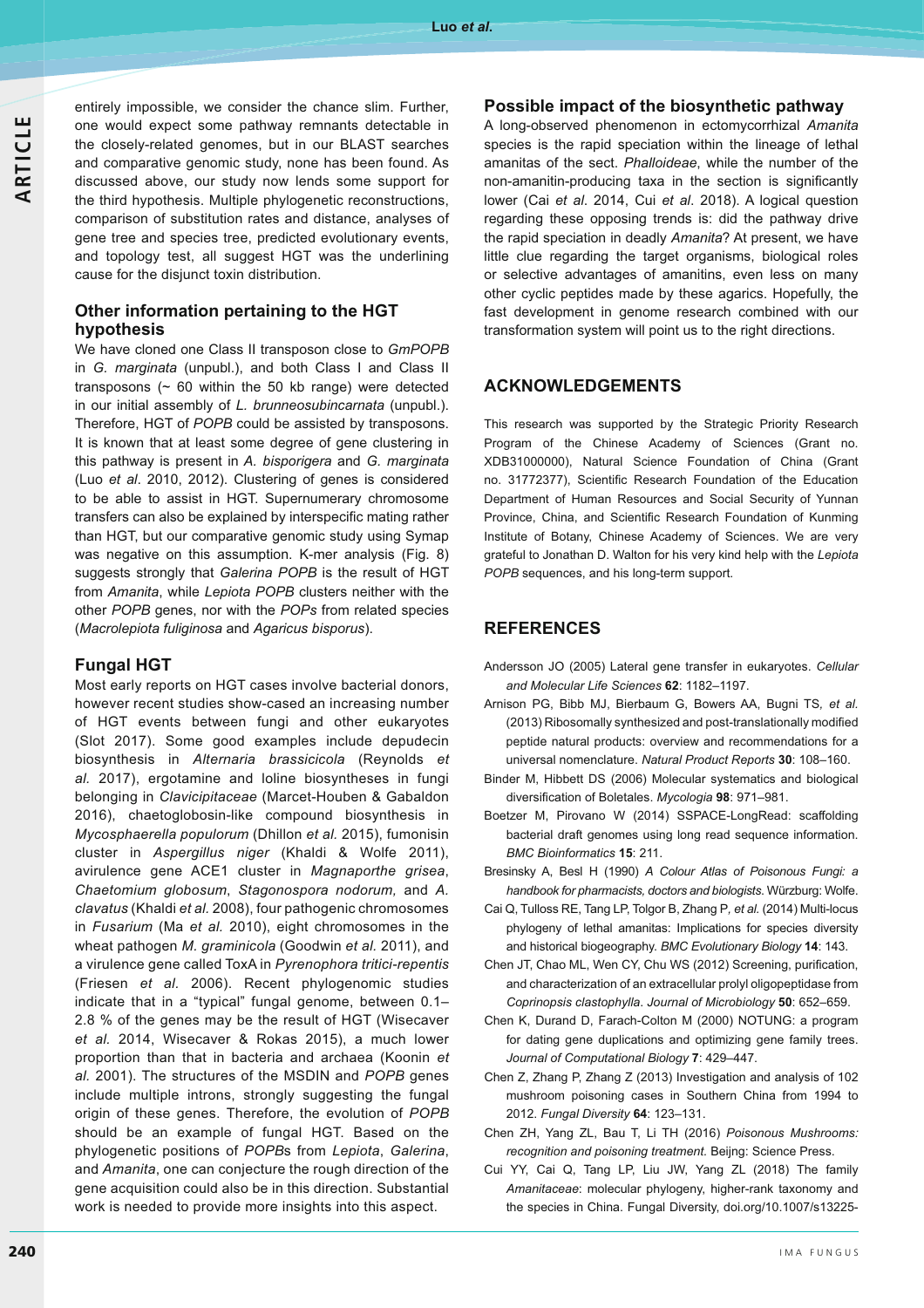018-0405-9

- Darriba D, Taboada GL, Doallo R, Posada D (2011) ProtTest 3: fast selection of best-fit models of protein evolution. Bioinformatics **27**: 1164–1165.
- Dhillon B, Feau N, Aerts AL, Beauseigle S, Bernier L*, et al.* (2015) Horizontal gene transfer and gene dosage drives adaptation to wood colonization in a tree pathogen. *Proceedings of the*  National Academy of Sciences, USA 112: 3451-3456.
- Drummond AJ, Suchard MA, Xie D, Rambaut A (2012) Bayesian phylogenetics with BEAUti and the BEAST 1.7. *Molecular*  Biology and Evolution **29**: 1969-1973.
- Duan L, Ying G, Danzer B, Perez RE, Shariat-Madar Z, et al. (2014) The prolyl peptidases PRCP/PREP regulate IRS-1 stability critical for rapamycin-induced feedback activation of PI3K and AKT. Journal of Biological Chemistry 289: 21694–21705.
- Edgar RC (2004) MUSCLE: multiple sequence alignment with high accuracy and high throughput. *Nucleic Acids Research* **32**[- 1792-1797.
- Eisen JA (2000) Assessing evolutionary relationships among microbes from whole-genome analysis. Current Opinion in *Microbiology* 3: 475-480.
- English AC, Richards S, Han Y, Wang M, Vee V, et al. (2012) Mind the gap: upgrading genomes with Pacific Biosciences RS longread sequencing technology. PLoS One 7: e47768.
- Fitzpatrick DA (2012) Horizontal gene transfer in fungi. *FEMS Microbiology Letters* 329: 1-8.
- Friesen TL, Stukenbrock EH, Liu Z, Meinhardt S, Ling H*, et al.* (2006) Emergence of a new disease as a result of interspecific virulence gene transfer. Nature Genetics 38: 953-956.
- Garcia-Horsman JA, Mannisto PT, Venalainen JI (2007) On the role of prolyl oligopeptidase in health and disease. *Neuropeptides* **41**[-  $1 - 24$
- Goodwin SB, M'Barek SB, Dhillon B, Wittenberg AH, Crane CF, *et al.* (2011) Finished genome of the fungal wheat pathogen *Mycosphaerella graminicola* reveals dispensome structure, chromosome plasticity, and stealth pathogenesis. *PLoS Genetics* **7**: e1002070.
- Hackl T, Hedrich R, Schultz J, Forster F (2014) proovread: largescale high-accuracy PacBio correction through iterative short read consensus. *Bioinformatics* 30: 3004-3011.
- Haines JH, Lichstein E, Glickerman D (1986) A fatal poisoning from an amatoxin containing Lepiota. Mycopathologia 93: 15–17.
- Hall TA (1999) BioEdit: a user-friendly biological sequence alignment editor and analysis program for Windows 95/98/NT. Nucleic Acids Symposium Series **41**: 95–98.
- Hallen HE, Luo H, Scott-Craig JS, Walton JD (2007) Gene family encoding the major toxins of lethal Amanita mushrooms. Proceedings of the National Academy of Sciences, USA 104: 19097-19101.
- Hibbett DS (2006) A phylogenetic overview of the Agaricomycotina. *Mycologia* **98**: 917–925.
- Justo A, Miettinen O, Floudas D, Ortiz-Santana B, Sjokvist E*, et al.* (2017) A revised family-level classification of the Polyporales (Basidiomycota). Fungal Biology **121**: 798–824.
- Justo A, Vizzini A, Minnis AM, Menolli N jr, Capelari M, et al. (2011) Phylogeny of the *Pluteaceae (Agaricales, Basidiomycota)*: taxonomy and character evolution. Fungal Biology 115: 1–20.
- Kaushik S, Sowdhamini R (2014) Distribution, classification, domain architectures and evolution of prolyl oligopeptidases in prokaryotic lineages. BMC Genomics 15: 985.

Keeling PJ, Palmer JD (2008) Horizontal gene transfer in eukaryotic

evolution. *Nature Reviews Genetics* **9**: 605–618.

- Khaldi N, Collemare J, Lebrun MH, Wolfe KH (2008) Evidence for horizontal transfer of a secondary metabolite gene cluster between fungi. *Genome Biology* **9**: R18.
- Khaldi N, Wolfe KH (2011) Evolutionary origins of the fumonisin secondary metabolite gene cluster in *Fusarium verticillioides* and *Aspergillus niger*. *International Journal of Evolutionary Biology* **2011**: 423821.
- Kimura A, Matsui H, Takahashi T (2002) Expression and localization of prolyl oligopeptidase in mouse testis and its possible involvement in sperm motility. Zoological Science **19**: 93–102.
- Koonin EV, Makarova KS, Aravind L (2001) Horizontal gene transfer in prokaryotes: quantification and classification. Annual Review of Microbiology **55**: 709–742.
- Li P, Deng WQ, Li TH (2014) The molecular diversity of toxin gene families in lethal Amanita mushrooms. *Toxicon* 83: 59–68.
- Li R, Li Y, Fang X, Yang H, Wang J*, et al.* (2009a) SNP detection for massively parallel whole-genome resequencing. Genome **Research <b>19**: 1124–1132.
- Li R, Yu C, Li Y, Lam TW, Yiu SM*, et al.* (2009b) SOAP2: an improved ultrafast tool for short read alignment. Bioinformatics 25: 1966-1967
- Luo H, Hallen-Adams HE, Scott-Craig JS, Walton JD (2010) Colocalization of amanitin and a candidate toxin-processing prolyl oligopeptidase in *Amanita* basidiocarps. *Eukaryotic Cell* **9**[- 1891-1900
- Luo H, Hallen-Adams HE, Scott-Craig JS, Walton JD (2012) Ribosomal biosynthesis of alpha-amanitin in Galerina marginata. **Fungal Genetics and Biology 49: 123–129.**
- Luo H, Hallen-Adams HE, Walton JD (2009) Processing of the phalloidin proprotein by prolyl oligopeptidase from the mushroom Conocybe albipes. Journal of Biological Chemistry 284: 18070-18077
- Luo H, Hong SY, Sgambelluri RM, Angelos E, Li X, et al. (2014) Peptide macrocyclization catalyzed by a prolyl oligopeptidase involved in alpha-amanitin biosynthesis. Chemistry and Biology **21**: 1610–1617.
- Ma LJ, van der Does HC, Borkovich KA, Coleman JJ, Daboussi MJ, *et al.* (2010) Comparative genomics reveals mobile pathogenicity chromosomes in Fusarium. Nature 464: 367–373.
- Marcet-Houben M, Gabaldon T (2016) Horizontal acquisition of toxic alkaloid synthesis in a clade of plant associated fungi. *Fungal*  Genetics and Biology 86: 71-80.
- Matheny PB, Curtis JM, Hofstetter V, Aime MC, Moncalvo JM, et al. (2006) Major clades of Agaricales: a multilocus phylogenetic overview. *Mycologia* 98: 982–995.
- Matheny PB, Wang Z, Binder M, Curtis JM, Lim YW, et al. (2007) Contributions of rpb2 and tef1 to the phylogeny of mushrooms and allies (*Basidiomycota*, *Fungi*). *Molecular Phylogenetics and*  Evolution **43**: 430-451.
- Momeni N, Nordstrom BM, Horstmann V, Avarseji H, Sivberg BV (2005) Alterations of prolyl endopeptidase activity in the plasma of children with autistic spectrum disorders. *BMC Psychiatry* **5**[- 27.
- Moreno-Baylach MJ, Felipo V, Mannisto PT, Garcia-Horsman JA (2008) Expression and traffic of cellular prolyl oligopeptidase are regulated during cerebellar granule cell differentiation, maturation, and aging. Neuroscience **156**: 580-585.
- Mottram AR, Lazio MP, Bryant SM (2010) Lepiota subincarnata J.E. Lange induced fulminant hepatic failure presenting with